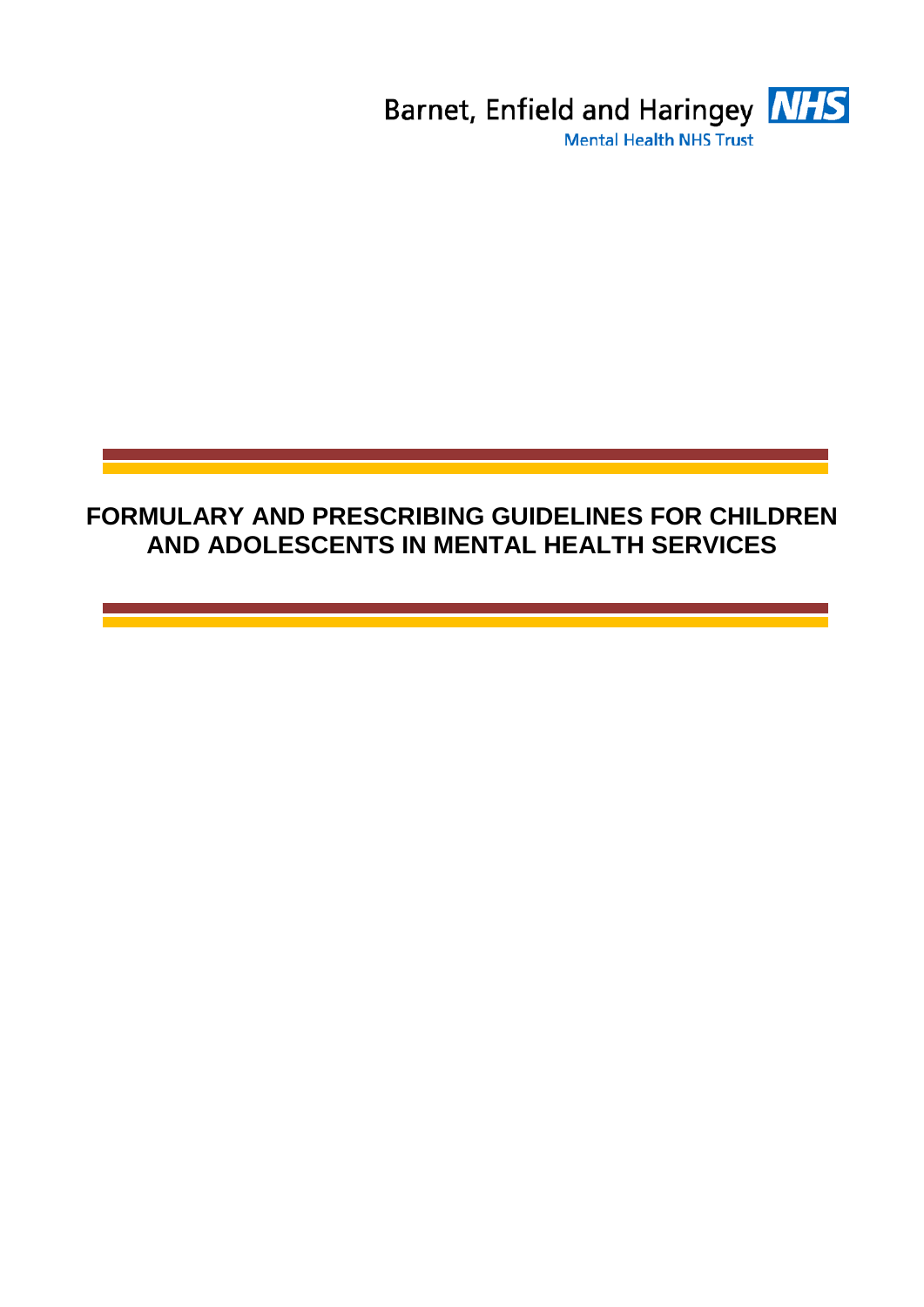## **Version Control Summary**

| <b>Version</b> | <b>Date</b>       | Section(s)                            | <b>Author</b>      | <b>Comment(s)/Amendments</b>                                                                                                                                                                                                                                                                                                                                                                 |
|----------------|-------------------|---------------------------------------|--------------------|----------------------------------------------------------------------------------------------------------------------------------------------------------------------------------------------------------------------------------------------------------------------------------------------------------------------------------------------------------------------------------------------|
| 1              | August 2008       | <b>All Sections</b>                   | Gbemi<br>Kuforiji  | New version created                                                                                                                                                                                                                                                                                                                                                                          |
| $\overline{2}$ | February<br>2011  | 5, 11                                 | Georgia<br>Michael | Added NICE guidance<br>recommendations on Nocturnal<br>Enuresis (CG111 - Oct 20101).                                                                                                                                                                                                                                                                                                         |
| $\overline{2}$ | March 2011        | $\overline{7}$                        | Georgia<br>Michael | Updated the dosage instructions<br>for Aripiprazole                                                                                                                                                                                                                                                                                                                                          |
| 3              | <b>March 2013</b> | 7, 10 and<br>Appendix 15<br>(removed) | Jane Moriba        | <b>Added NICE guidance</b><br>recommendations on<br>Recognition and Management of<br>Psychosis and Schizophrenia in<br>Children and Young People (CG<br>155 - Jan 2013)<br>Removed reference relating to<br>the use of Olanzapine IM<br>injection following its removal<br>from the UK market.<br><b>Removed Equality Impact</b><br>Assessment - as these are<br>guidelines and not a policy |
| 3.1            | <b>June 2013</b>  |                                       |                    | Added recommendations on the<br>use of medicines for <b>NICE</b><br><b>Clinical Guidelines 158 (March</b><br>2013) Antisocial behaviour<br>and conduct disorders in<br>children and young people:<br>recognition, intervention and<br>management                                                                                                                                             |
| $\overline{4}$ | November<br>2015  |                                       | Jane Moriba        | Correction to age range for<br>dexamethasone (ADHD)                                                                                                                                                                                                                                                                                                                                          |
| 5              | September<br>2017 |                                       | Jane Moriba        | General review in line with 2016-<br>2017 BNF for Children                                                                                                                                                                                                                                                                                                                                   |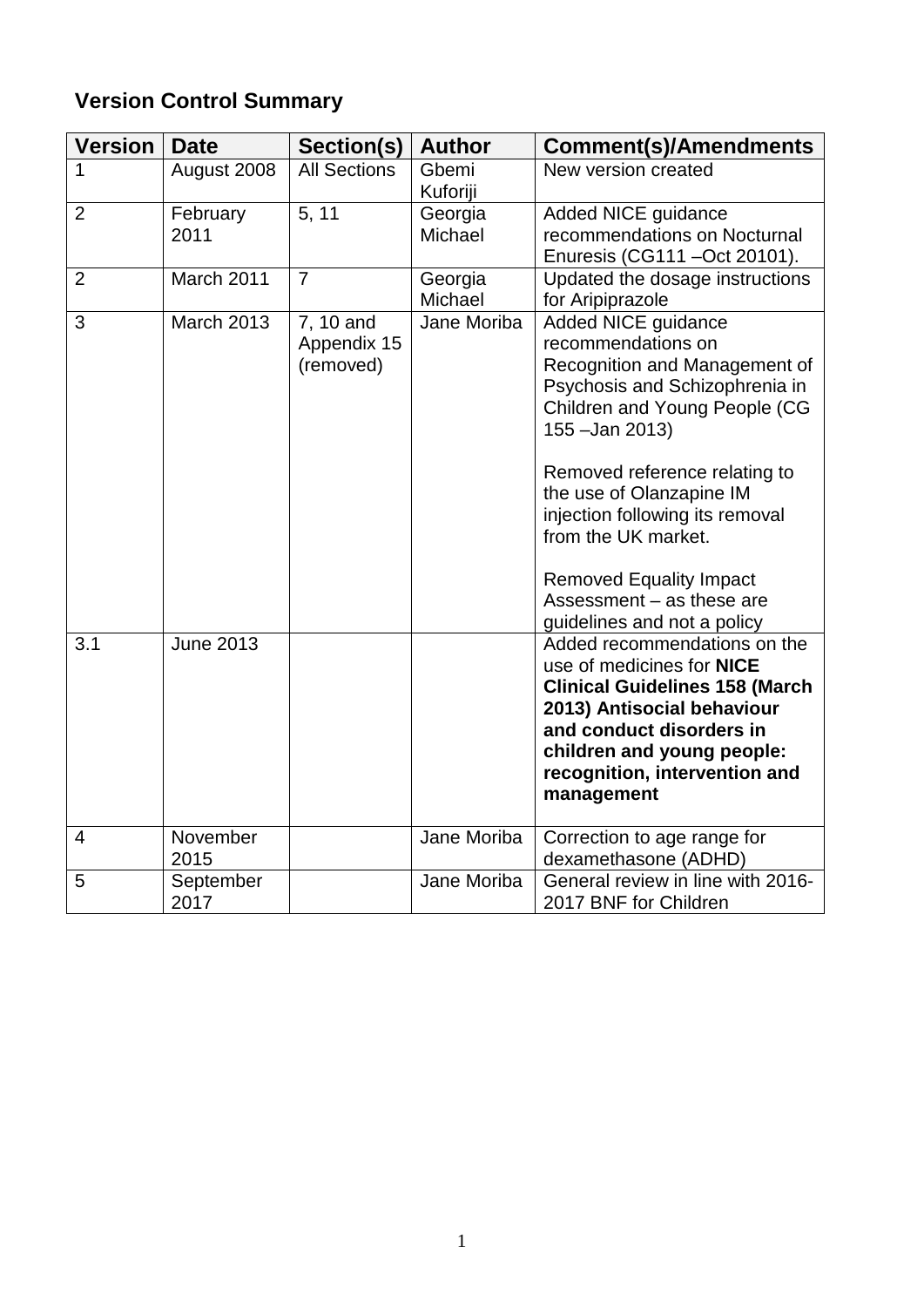# **Content**

|     | <b>Introduction</b>                                                                                                                                       | $\overline{\mathbf{3}}$ |
|-----|-----------------------------------------------------------------------------------------------------------------------------------------------------------|-------------------------|
| 1.  | <b>Anxiety Disorders</b>                                                                                                                                  | 4                       |
| 2.  | Attention Deficit Hyperactivity Disorder (ADHD), Hyperkinetic (HK)<br>and Antisocial Behaviour and Conduct Disorders                                      | 5                       |
| 3.  | <b>Bipolar Disorder</b>                                                                                                                                   | 8                       |
| 4.  | <b>Depression</b>                                                                                                                                         | 11                      |
| 5.  | <b>Nocturnal Enuresis</b>                                                                                                                                 | 13                      |
| 6.  | <b>Obsessive Compulsive Disorder (OCD) and Body Dysmorphic</b><br><b>Disorder</b>                                                                         | 16                      |
| 7.  | Schizophrenia                                                                                                                                             | 17                      |
| 8.  | <b>Tourettes Syndrome/ Tic Disorders</b>                                                                                                                  | 19                      |
| 9.  | <b>Insomnia</b>                                                                                                                                           | 20                      |
| 10. | <b>Emergency (Rapid) Tranquillisation</b>                                                                                                                 | 21                      |
| 11. | <b>References</b>                                                                                                                                         | 23                      |
| 12. | <b>Monitoring</b>                                                                                                                                         | 24                      |
| 13. | Appendix 1: The Use of Unlicensed Medicines or Licensed Medicines<br>for Unlicensed Applications in Child and Adolescent Mental Health<br><b>Services</b> | 25                      |
| 14. | <b>Appendix 2: Abbreviations and Symbols</b>                                                                                                              | 29                      |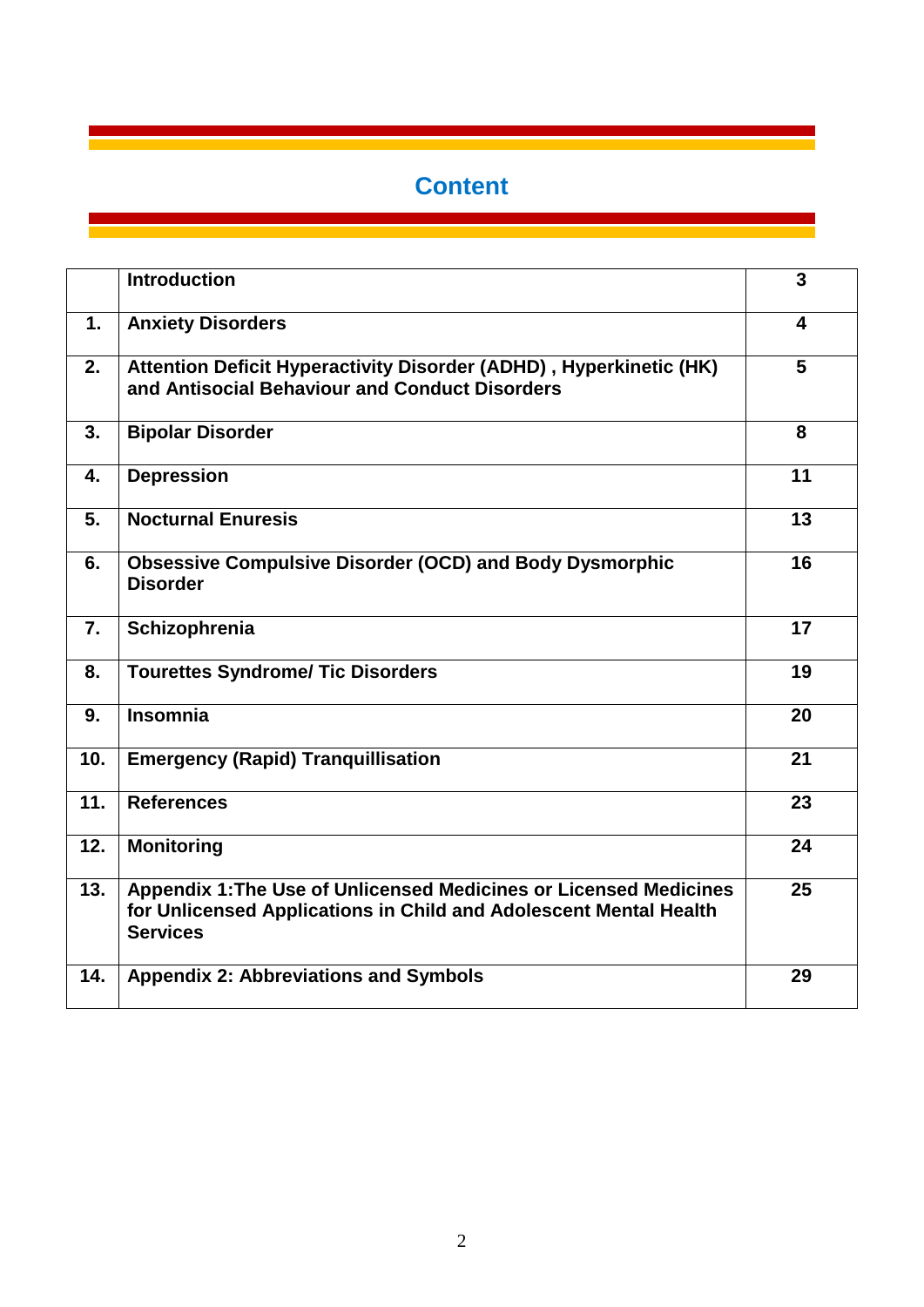### **Introduction**

The use of unlicensed medicines or licensed medicines for unlicensed applications is necessary in paediatric practice when there is no suitable alternative. Such uses are informed and guided by a respectable and responsible body of professional opinion.

The Medicines Act (1968) and Regulations (which incorporate the relevant EC directives) provide exemptions that enable doctors to:

- **Prescribe unlicensed medicines:**
- Use in particular (named) patients, unlicensed products specially prepared, imported or supplied;
- Use medicines which are not authorised to be marketed, in clinical trials, through the Trials Certificate (Exemption) Scheme;
- Use or advise the use of licensed medicines for indications, or in doses, or by routes of administration, outside the recommendations of the licence;
- Override the warnings and the precautions given in the licence.

In each case, the doctor has to be able to justify the action taken as being in accordance with a respectable, responsible body of professional opinion. With regards to certain medicines within this formulary, the initiation and/or maintenance of the patient on the medicine may require specialist/consultant supervision. Where this is the case, there is a note in the text.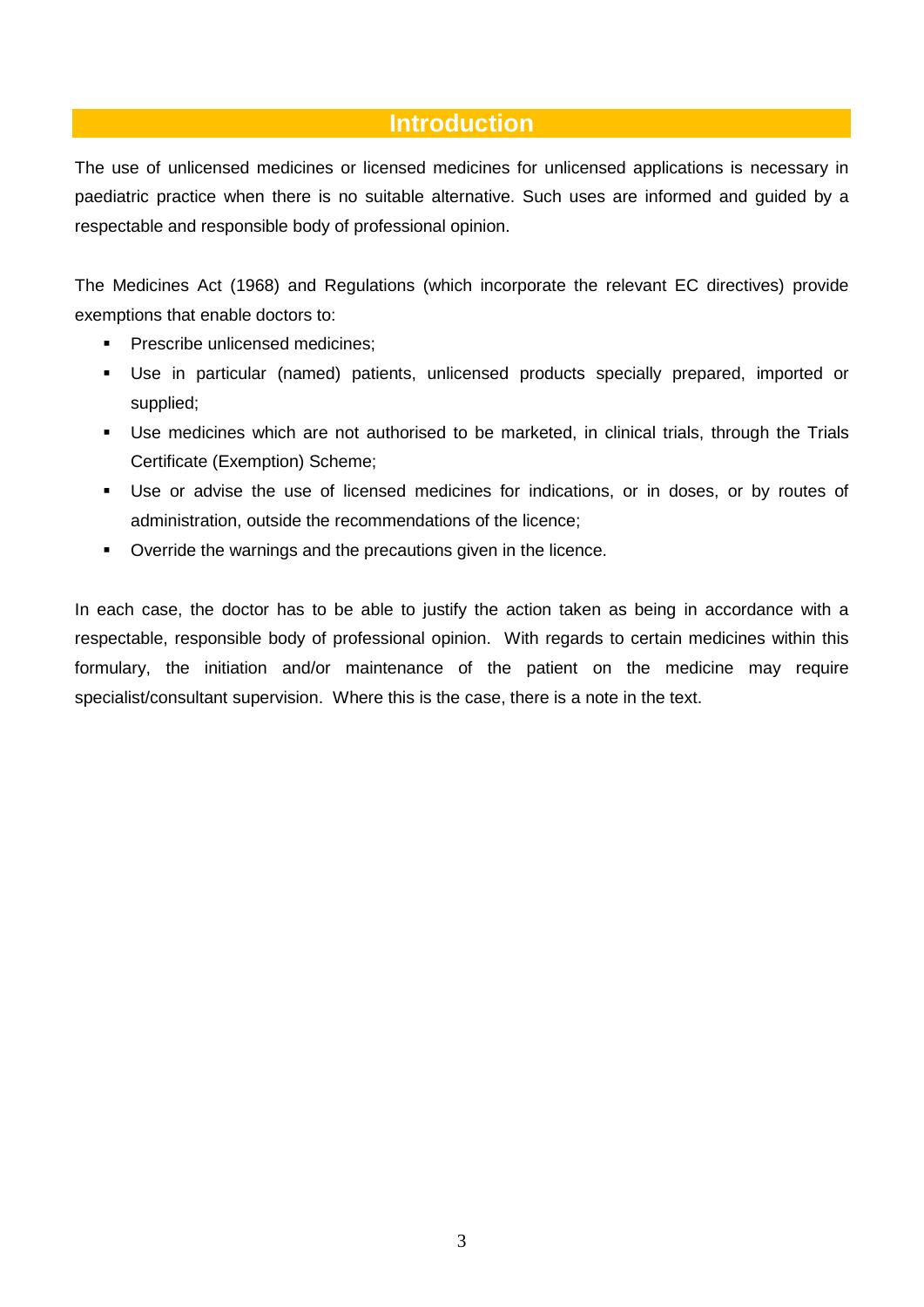### **1. Anxiety disorders**

#### **Benzodiazepines**

#### **CSM advice1 :**

- 1. Benzodiazepines are indicated for short-term relief (two to four weeks only) of anxiety that is severe, disabling, or subjecting the individual to unacceptable distress, occurring alone or in association with insomnia or short-term psychosomatic, organic or psychotic illness.
- 2. The use of benzodiazepines to treat short-term 'mild' anxiety is inappropriate and unsuitable.
- 3. Benzodiazepines should be used to treat insomnia only when it is severe, disabling, or subjecting the individual to extreme distress.

The management of *acute anxiety* in children with drug treatment is contentious. For *chronic anxiety* (of longer than 4 weeks duration), it may be appropriate to use an antidepressant before a benzodiazepine.

#### **Diazepam**

Preparations: Tablets 2 mg, 5 mg, and 10 mg; oral solution 2mg /5ml; strong oral solution 5mg/ 5ml; rectal tube 2mg/ ml; injections solution and emulsion 5mg/ ml.

Indication and Dosage: *Anxiety Disorders*

\*\*Dose for anxiety

*Night terror and somnambulism:* By mouth *Child 12-18 years:* 1-5mg at bedtime

#### **Lorazepam**

Preparations: Tablets 1mg; injections 4mg/ml.

Dosage: *Anxiety Disorders* \*\*Dose for anxiety

*\*\*Note: that although this drug is used in anxiety disorders, there is no dose stated in the cBNF for this indication. Please confer with your consultant and/or refer to the CAMHS Rapid Tranquilisation Policy*

#### **Antihistamines**

### **Alimemazine (Trimeprazine) Tartrate** Tablet 10mg; syrup 7.5mg/5ml, and syrup forte 30mg/5ml Dosage: *Anxiety Disorders*

\*\*Dose for anxiety

*\*\*Note: that although this drug is used in anxiety disorders, there is no dose stated in the cBNF for this indication. Please confer with your consultant*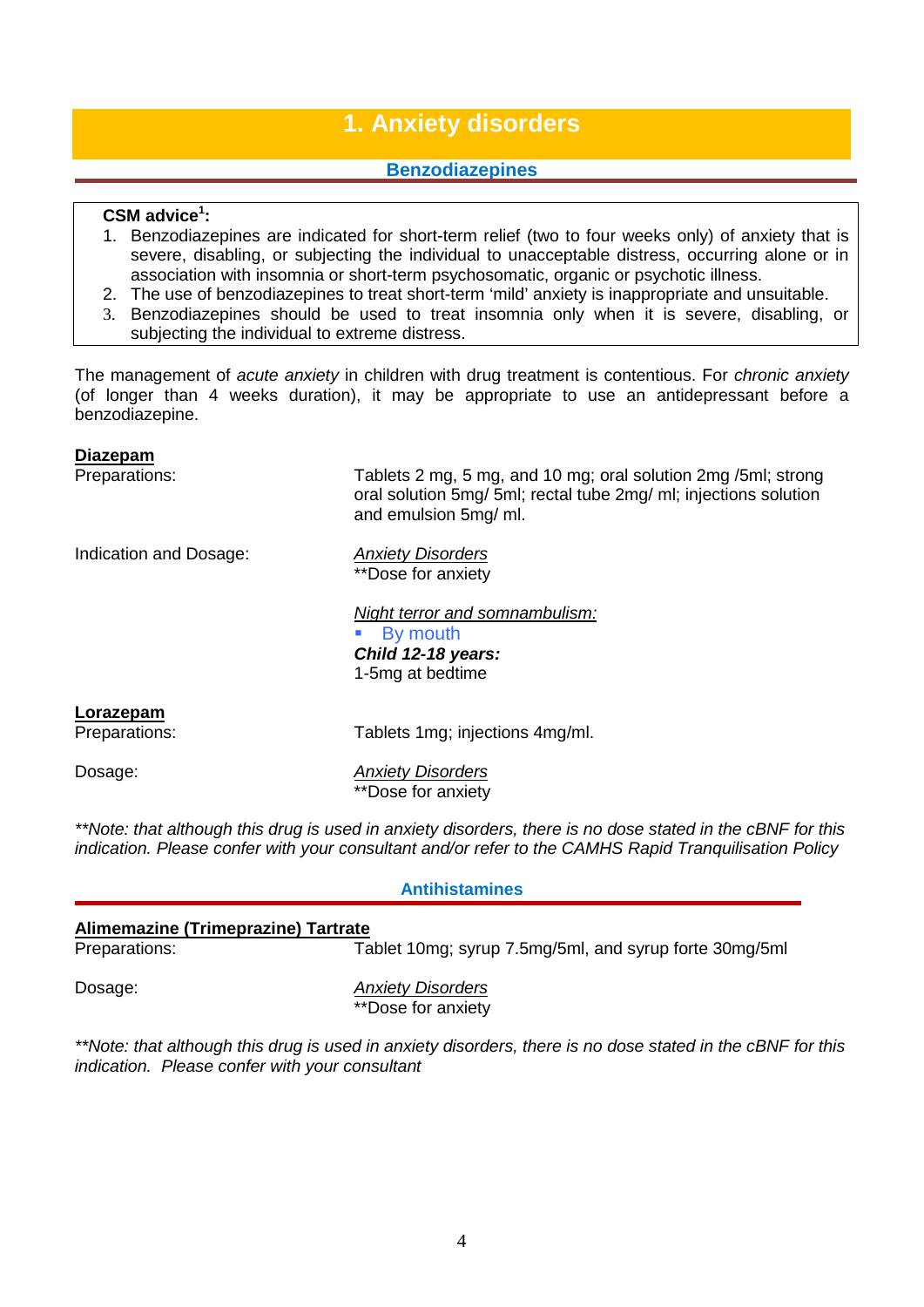### **2. Attention Deficit Hyperactivity Disorder (ADHD), Hyperkinetic Disorder (HK) and Antisocial behaviour and conduct disorders**

**NICE technological appraisal 98 (March 2006): methylphenidate, atomoxetine and dexamfetamine used for attention deficit hyperactivity disorder (ADHD) <sup>4</sup> :**

Recommends methylphenidate, atomoxetine and dexamfetamine as option for the treatment of ADHD in children and adolescents as part of a comprehensive treatment programme. The choice of drug should take into consideration the following:

- Co-morbid conditions (such as tic disorders, Tourette syndrome, and epilepsy);
- Different adverse effects of the drugs;
- Specific issues regarding compliance identified for the individual child or adolescent;
- Potential for drug diversion and/or misuse;
- Preference of the child and carers.

**NICE Clinical Guidelines 158 (March 2013) Antisocial behaviour and conduct disorders in children and young people: recognition, intervention and management**

Recommends methylphenidate or atomoxetine, within their licensed indications, for the management of ADHD in children **and young people with oppositional defiant disorder or conduct disorder**, in line with Attention deficit hyperactivity disorder (NICE clinical guideline72 <http://guidance.nice.org.uk/CG72> ).

#### **Central Nervous System (CNS) stimulants**

#### **Atomoxetine**

#### **CSM advice <sup>1</sup> :**

**Hepatic disorders:** Following rare reports of hepatic disorders, the CSM has advised that children and carers should be advised of the risk and be told how to recognise symptoms; prompt medical attention should be sought in case of abdominal pain, unexplained nausea, malaise, darkening of urine or jaundice.

**Suicidal ideation:** Following reports of suicidal thoughts and behaviour, the CSM has advised that patients and their carers should be informed about the risk and told to report clinical worsening, suicidal thoughts or behaviour, irritability, agitation, or depression.

Preparations: Atomoxetine (Strattera<sup>®</sup>) capsules 10mg, 18mg, 25mg, 40mg, 60mg, and 100mg.

Dosage: *\*Initiated by specialist*

*Child 6- 17 years (body-weight up to 70kg)*

Initially 500 micrograms/kg daily for 7 days, increased according to response. Maintenance dose 1.2mg /kg daily (higher dose unlikely to be beneficial).

**Maximum** 1.8mg/kg per day; maximum 120mg per day

*Child 6-17 year (body-weight 70kg and above)* Initially 40mg daily for 7 days, increased according to response; maintenance dose 80mg daily; maximum 120mg daily.

*Note: Total daily dose may be given* either *as a single dose in the morning* or *in 2 divided doses with last dose no later than early evening*.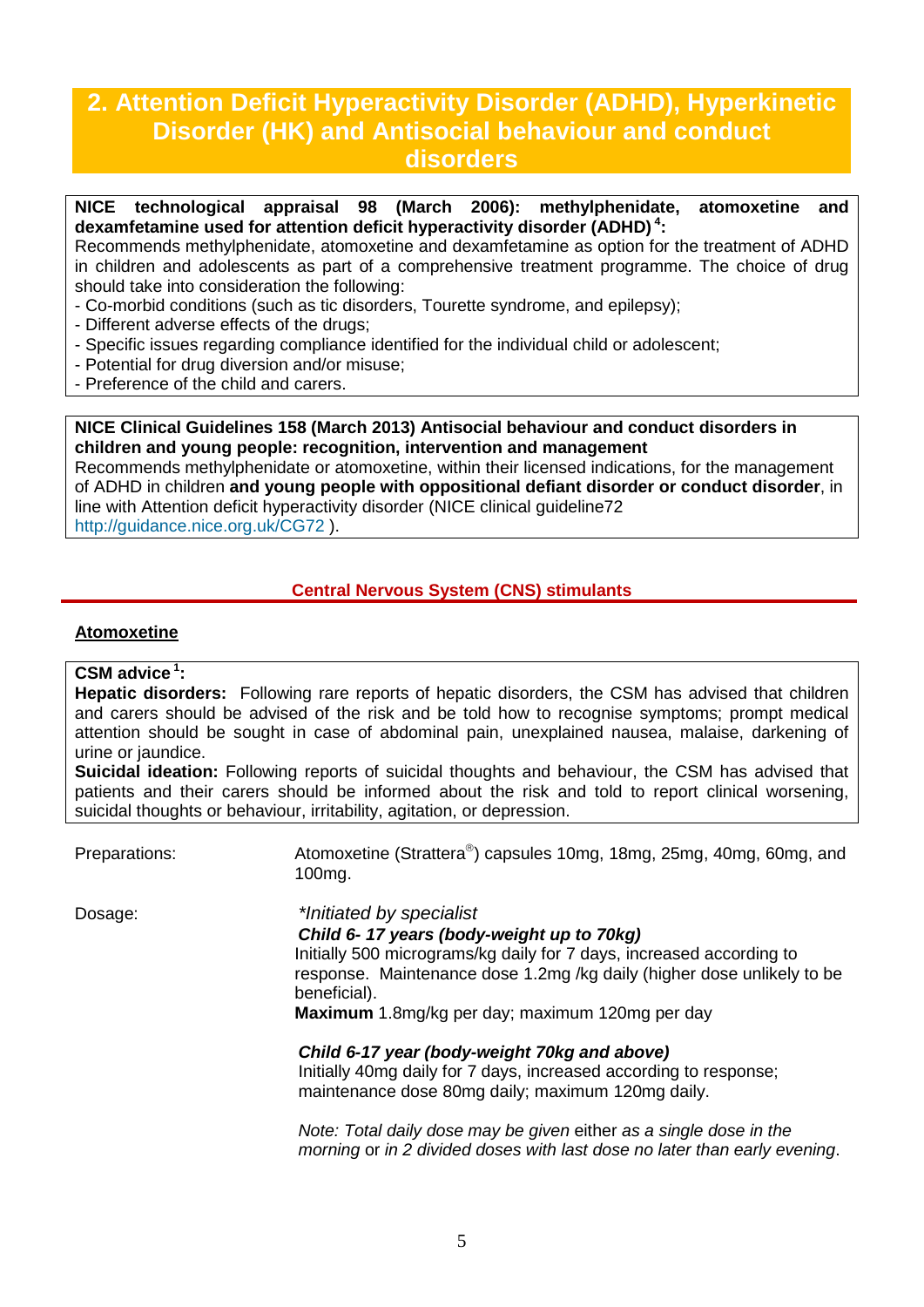*Note: In those with hepatic impairment, halve dose in moderate liver disease; quarter dose in severe liver disease.*

| <b>Dexamfetamine CD 2</b> |  |
|---------------------------|--|
|                           |  |

Preparations: Tablets 5mg.

### Dosage: *Refractory ADH:*

*\*Initiated by specialist*

#### *Child 6 -17 years:*

Initially 2.5mg 2 -3 times a day, increased in steps of 5mg once weekly if required increased if needed necessary up to 1mg/ kg daily. Maintenance: dose up to 20mg daily, up to 40mg may occasionally be required.

#### **Methylphenidate Hydrochloride CD 2**

Preparations: Standard release tablets 5mg, 10mg, and 20mg. Modified release tablets include Concerta<sup>®</sup>  $XL$  (18mg, 27mg, 36mg and 54mg) and Equasym<sup>®</sup> XL (10mg, 20mg, and 30mg)

#### Dosage: *\*Initiated by specialist* **Standard release tablets (5mg, 10mg, 20mg) CD 2**

#### *Child 4-5 years:*

Initially 2.5mg twice daily increased if necessary (max 1.4mg/kg daily) discontinue if no response in 1 month, suspend treatment every 1-2 years to assess condition.

#### *Child 6 – 17 years:*

Initially 5mg 1-2 times daily, increased if necessary at weekly intervals by 5-10mg daily to a max. 60mg daily in divided doses – increased if necessary up to 2.1 mg/kg daily in 2 -3 divided doses.

Higher dose (up to a maximum of 90mg daily) under direction of specialist.

Discontinue if no response in 1 month, suspend treatment every 1-2 years to assess condition.

*Note: If effect wears off in evening (with rebound hyperactivity) a dose at bedtime may be appropriate (establish need with trial bedtime dose)*

#### **Concerta XL (18mg and 36mg) CD 2**

#### *Child 6-17 years old:*

Initially 18mg once daily (in the morning) increased if necessary in weekly steps of 18mg according to response. Increased if needed up to 2.1 mg/ kg daily. Max 54mg once daily.

To be increased to higher dose only under specialist Discontinue if no response in 1 month; Maximum 108 mg daily. , suspend every 1-2 years to assess condition.

*Note: Concerta<sup>®</sup> XL 18mg once daily is equivalent to total daily dose of 15mg of standard release methylphenidate*.

#### **Equasym XL (10mg, 20mg, and 30mg) CD 2**

#### *Child 6-17 years old:*

Initially 10mg once daily in the morning before breakfast increased gradually at weekly intervals if necessary up to 2.1 mg/ kg daily; max 60mg daily. To be increased to higher dose only direction of specialist;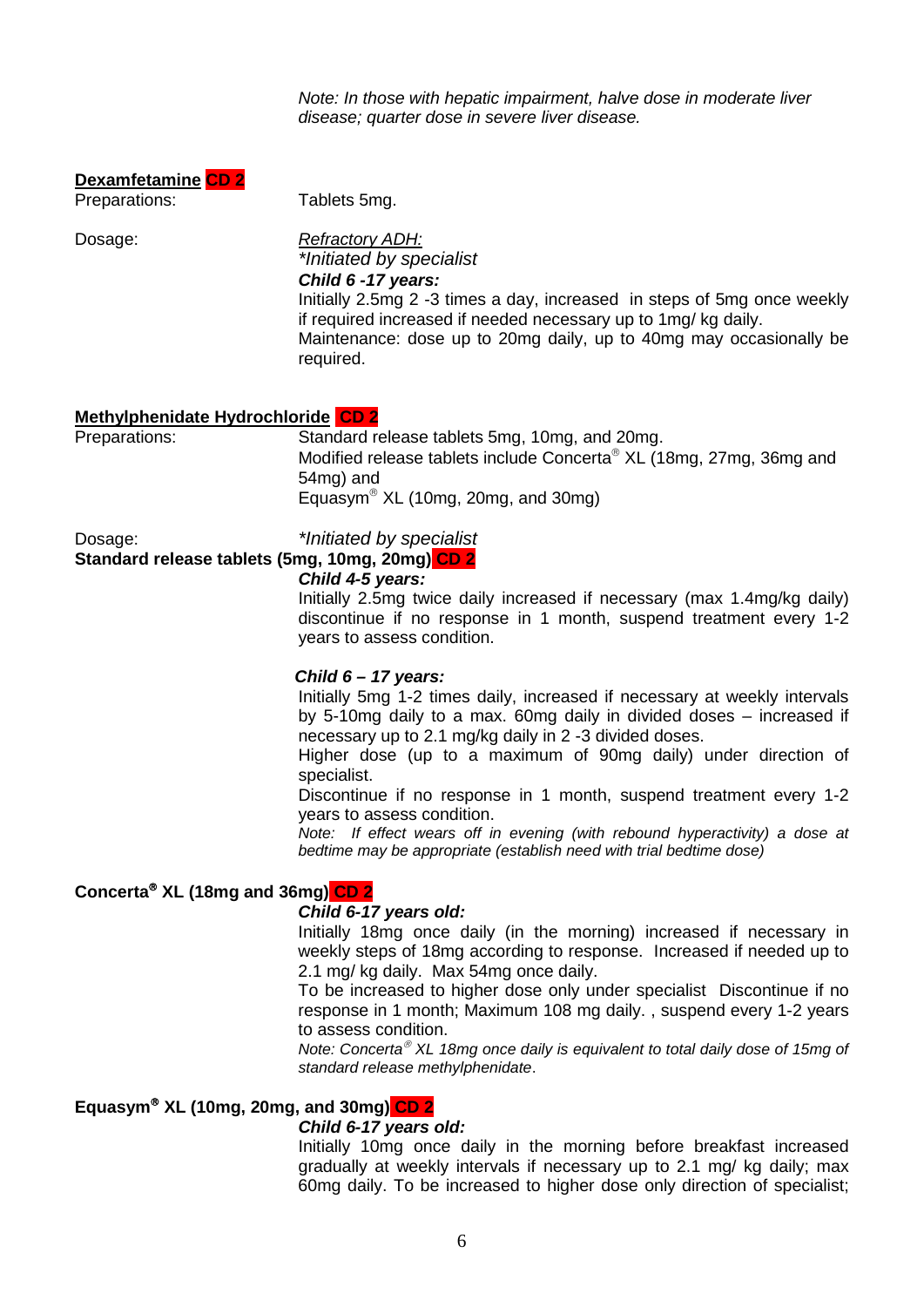discontinue if no response in 1 month, suspend every 1-2 years to assess condition. Maximum 90mg daily *Note: For example, 20mg of Equasym XL is intended to take the place of 10mg at breakfast and 10mg at lunch of standard release methylphenidate<sup>6</sup>*

#### **Tricyclic Antidepressant Drugs (TCAs)**

| <b>Imipramine Hydrochloride</b> |                                                                           |
|---------------------------------|---------------------------------------------------------------------------|
| Preparations:                   | Tablets 10mg and 25mg                                                     |
| Dosage:                         | *Under specialist supervision<br>Child 6-17 years:<br>10-30mg twice daily |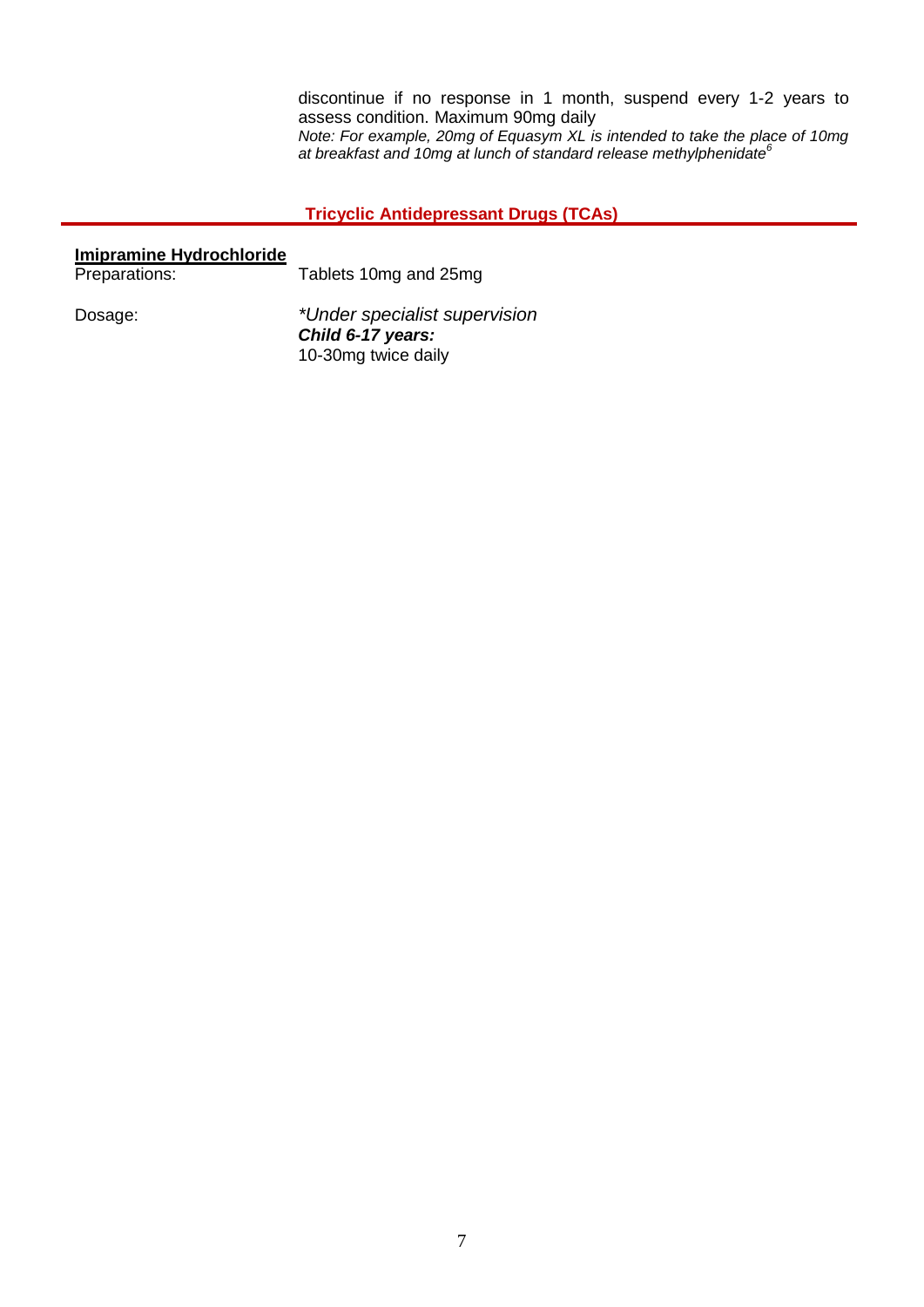### **3. Bipolar disorder**

#### **Antimanic drugs**

Bipolar illness with an onset in childhood or adolescence has a poorer prognosis than adult-onset illness.<sup>2</sup> Three or more untreated episodes may lead to cognitive impairment. The more episodes, the more difficult they are to treat. It is important to start treatment early and monitor for the development of suicidal behaviour. Valproate is usually the medication of first choice, followed by lithium and then carbamazepine. Adolescents often respond poorly to monotherapy and more than one drug may be required to control symptoms. Once symptomatic improvement occurs, treatment should be continued for at least 2 years to prevent relapse. Poor treatment response and recurrence are common.<sup>2</sup>

#### **Valproic acid and Sodium Valproate:**

Valproate should be avoided in females of childbearing potential. Valproic acid (as a semisodium salt: Depakote<sup>®</sup>) may be useful in children unresponsive to lithium. Sodium valproate has also been used and the modified release, Epilim Chrono®, may be used when nausea is a problem.

| Semisodium Valproate<br>Preparations: | Tablets (Depakote®) 250mg, 500mg                                                                                                           |
|---------------------------------------|--------------------------------------------------------------------------------------------------------------------------------------------|
| Dosage:                               | N.B. The range of the dose has been suggested in some<br>Articles (refer to References 9 and 10), but robust<br>evidence is not available. |
| <b>Sodium Valproate</b>               |                                                                                                                                            |
| Preparations:                         | Tablets crushable 100mg; tablets e/c 200mg, 500mg; oral<br>solution 200mg/5ml.                                                             |
|                                       | Modified release tablets (Epilim Chrono®) 200mg, 300mg,<br>and 500mg                                                                       |
| Dosage:                               | Note: there is no dose stated in the cBNF for this<br>indication. Please confer with your consultant                                       |

#### **Lithium Carbonate**

The objective is to adjust the dose to achieve a serum lithium concentration of 0.4-1mmol/litre. Blood samples for measurement of serum lithium concentration should be taken before a dose is due and not less than 12 hours after the previous dose.

Initial titration involves adjusting the dose to achieve a serum lithium concentration of 0.4-1mmol/litre 12 hours after a dose on days 4-7 of treatment, then every week until dosage has remained constant for 4 weeks and every 3 months thereafter. Doses are divided throughout the day, but once daily administration is preferred when serum lithium concentration is stabilised.

| Priadel®Tablets m/r: 200mg (Li <sup>+</sup> 5.4mmol),<br>400mg (Li <sup>+</sup> 10.8mmol):                                                                  | Child 12-17 years:                                                                                                                                          |
|-------------------------------------------------------------------------------------------------------------------------------------------------------------|-------------------------------------------------------------------------------------------------------------------------------------------------------------|
| Preparations:<br>Camcolit 250 <sup>®</sup> tablets f/c (Li <sup>+</sup> 6.8mmol),<br>Camcolit 400 <sup>®</sup> tablets f/c, m/r (Li <sup>+</sup> 10.8mmol): | Child 12-17 years:<br>Treatment: Initially 1-1.5g daily, adjusted to<br>achieve a serum conc. of 0.4 -1, mmol/L.<br>Prophylaxis: initially 300-400mg daily. |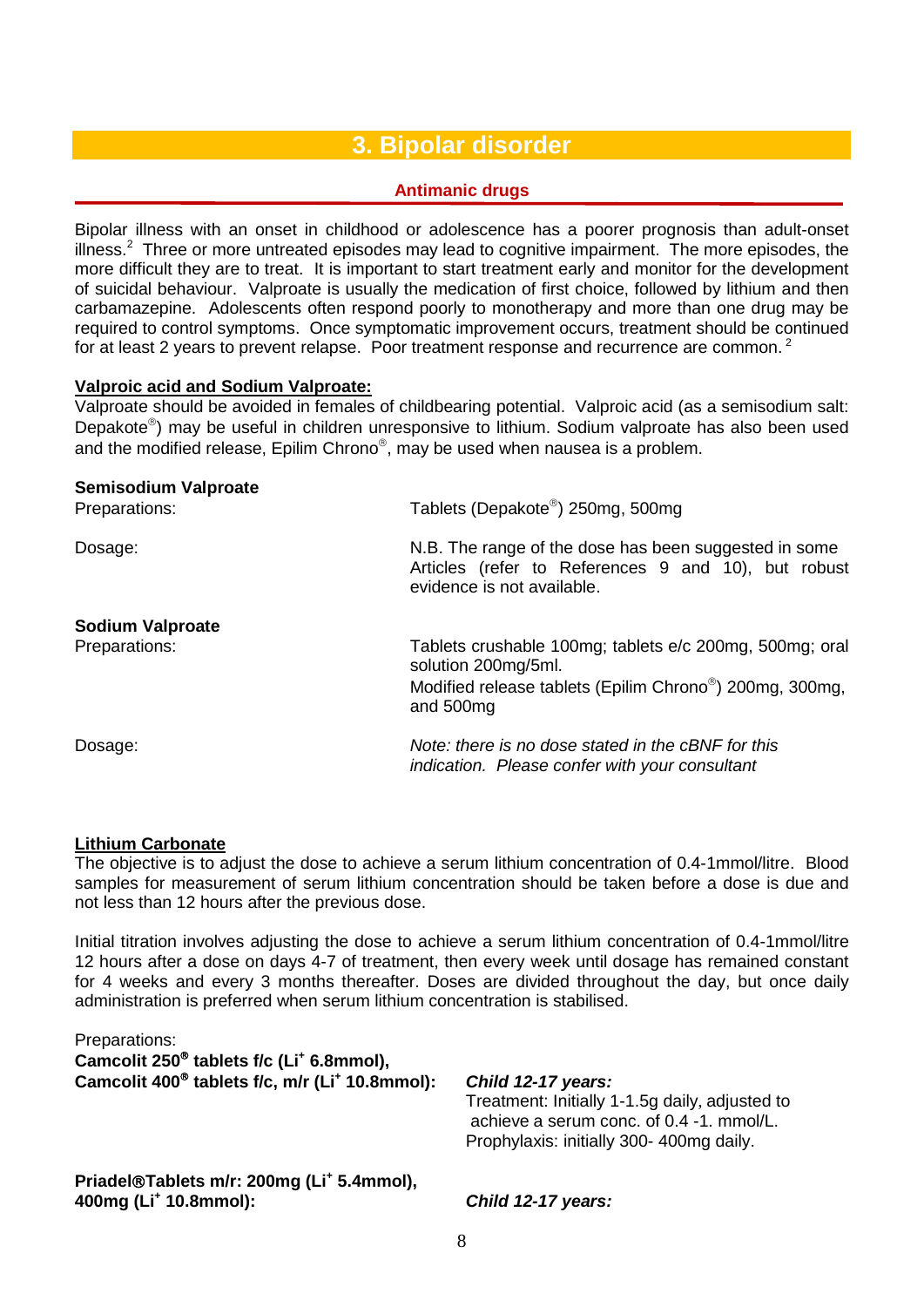*Note: Although there is no treatment doses stated in the cBNF for this brand, the lithium salt equivalence is the same as in Camcolit<sup>®</sup>: therefore similar treatment regimen as in Camcolit®* can be followed.

#### Liskonum<sup>®</sup> tablets 450mg f/c, **m/r (Li+ 12.2mmol):** *Child 12-17years:*

Treatment: 225-675mg twice daily. Prophylaxis: initially 225- 450mg twice daily.

Adjust the dose to achieve a serum lithium concentration of 0.4-1mmol/litre Usual taken twice daily. Preparations: **Li-liquid**<sup>®</sup> Oral solution 509mg/5ml. **Priadel** Liquid 520mg/5ml.

Dosage: As described under lithium carbonate above.

*Bioavailability:*

**Lithium Citrate**

- *Preparations vary widely in bioavailability, changing the preparation requires the same precautions as initiation.*
- *For Li-LiquidLithium carbonates 200mg* <sup>≡</sup> *lithium citrate 509mg.*
- *"The half-life of lithium (including liquid preparations) varies considerably, but generally is considered to be about 12 to 24 hours following a single dose." 8,13 The half-life is however increased for example in those with renal impairment and with age, and may increase significantly during long-term therapy. 8,13 Therefore the half-life may be shorter in children.*

#### **Carbamazepine**

May be used for the prophylaxis of bipolar disorder (manic-depressive disorder) in children unresponsive to lithium; it seems to be particularly effective in those with rapid cycling manicdepressive illness (4 or more affective episodes per year).

and 200mg; liquid 100mg/5ml.

Modified release tablets: 200mg, 400mg

Preparations: Tablets 100mg, 200mg, and 400mg; chewable tablets 100mg

#### Dosage: *Mood stabilisation:*

*Child 1 month- 11 years:*

Initially 5mg/kg at night or 2.5mg/kg twice daily, increased as needed in steps of 2.5-5mg/kg every 3-7 days; usual maintenance dose 5mg/kg 2-3 times daily; increased up to 20mg/kg daily.

#### *Child 12- 17 years:*

Initially 100-200mg 1-2 times daily, increased slowly to usual maintenance dose 200-400mg 2-3 times daily; in some cases doses up to 1.8g daily may be needed.

#### **Other drugs**

**Lamotrigine**

Preparations: Tablets 25mg, 50mg, 100mg, 200mg; dispersible tablets 2mg, 5mg, 25mg, 100mg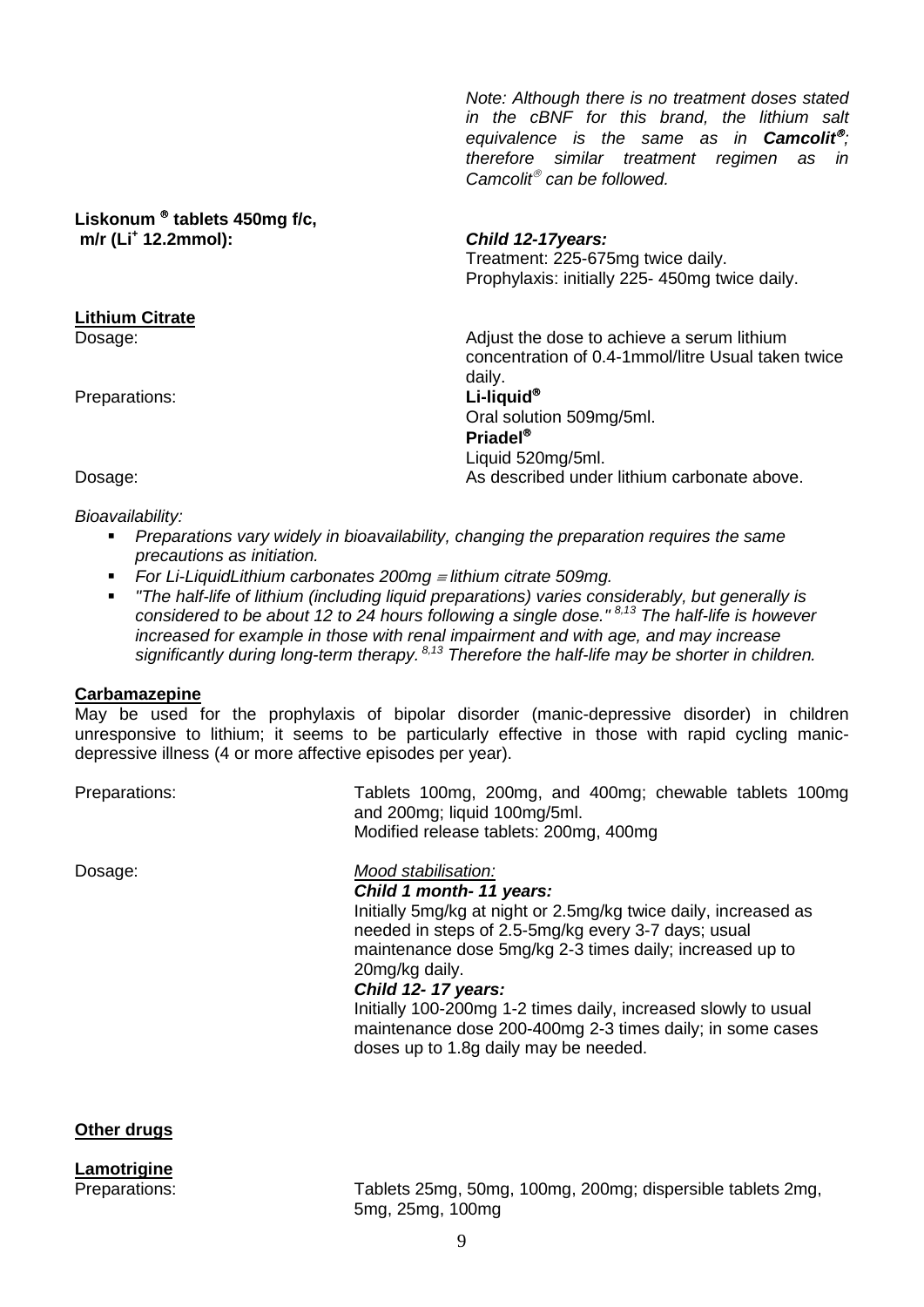Dosage: Doses can vary, please confer with your consultant Note: Possible effective in mania but better efficacy in bipolar  $d$ epression $2$ 

#### **Atypical Antipsychotic drugs**

### **Olanzapine**<br>Preparations: Tablets 2.5mg, 5mg, 7.5mg, 10mg, 15mg and 20mg; Orodispersible tablets 5mg, 10mg, 15mg and 20mg. Dosage: *Combination therapy for mania: Child 12-17 years:* Initially 5-10mg daily adjusted to usual range of 5-20mg daily; dose greater than 10mg daily only after reassessment; max 20mg daily.

#### *Monotherapy for mania:*

*Child 12-17 years:* 15mg daily adjusted to usual range of 5-20mg daily; dose greater than 15mg daily only after reassessment; max 20mg daily. *Note: When one or more factors present that might result in slower metabolism (e.g. female gender, non-smoker) consider lower dose and more gradual dose increase.*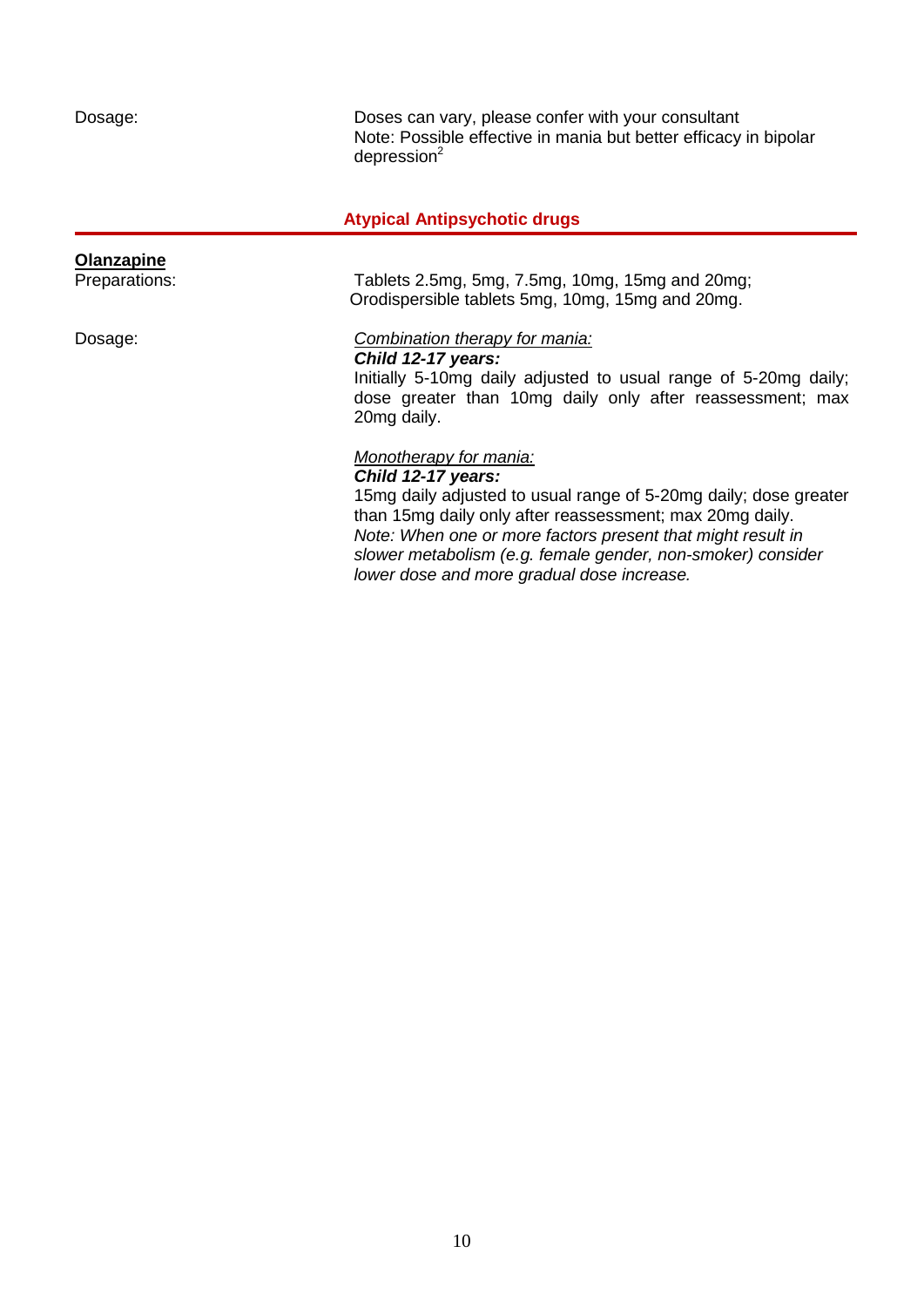### **4. Depression**

NICE CG 28 (updated September 2017) recommends that antidepressant medication not be offered to a child or young person with moderate to severe depression except in combination with a concurrent psychological therapy

#### **Hyponatraemia and antidepressant therapy:**

Hyponatraemia (possibly due to inappropriate secretion of antidiuretic hormone) has been associated with all types of antidepressants; however, it has been reported more frequently with SSRIs than with other antidepressants. The CSM has advised that hyponatraemia should be considered in all patients who develop drowsiness, confusion, or convulsions while taking an antidepressant.<sup>1</sup>

#### **Selective serotonin re-uptake inhibitors (SSRIs)**

#### **CSM advice (depressive illness in children and adolescents) <sup>1</sup> :**

The CSM has advised that the balance of risks and benefits for the treatment of depressive illness in individuals under 18 years is considered unfavourable for the SSRIs **citalopram, escitalopram, paroxetine, sertraline, mirtazapine and venlafaxine.** Clinical trials have failed to show efficacy and have shown an increase in harmful outcomes. However, it is recognised that specialists may sometimes decide to use these drugs in response to individual clinical need; children and adolescents should be monitored carefully for suicidal behaviour, self-harm or hostility, particularly at the beginning of treatment. **\*** Only **fluoxetine** has been shown in clinical trials to be effective for treating depressive illness in children and adolescents. However, it is possible that, in common with the other SSRIs, it is associated with a small risk of self-harm and suicidal thoughts. Overall, the balance of risks and benefits for fluoxetine in the treatment of depressive illness in individuals under 18 years is considered favourable, but children and adolescents must be carefully monitored as above.

While noting the above advice, we have included citalopram and sertraline in this document in line with their licensed indications

#### **\*Fluoxetine**

Preparations: Capsules 20mg; liquid 20mg/5ml

#### Dosage: *Child 8 --17 years:*

10mg once daily increased after 1 week (see notes below) if necessary, max. 20mg once daily (exceptionally, up to 40mg once daily; higher doses may be considered in older children or higher body weight or in severe illness).

*Note: Fluoxetine has a long duration of action; consider the long half-life when adjusting the dose (or in overdosage).*

**NICE clinical guidance 28 (September 2005, updated September 2017): Depression in children and young people has recommended that:**

- Increasing the dose to 20mg daily after 1 week if clinically necessary is appropriate, although lower doses should be considered in children of lower body weight.<sup>3</sup>

- If treatment with fluoxetine is unsuccessful or is not tolerated because of side effects, consideration should be given to the use of another antidepressant. In this case sertraline or citalopram are the recommended second-line treatments.<sup>3</sup>

#### **Citalopram**

Preparations: Tablets 10mg, 20mg, and 40mg; oral drops 40mg/ml.

Dosage: *Child 12-17years:*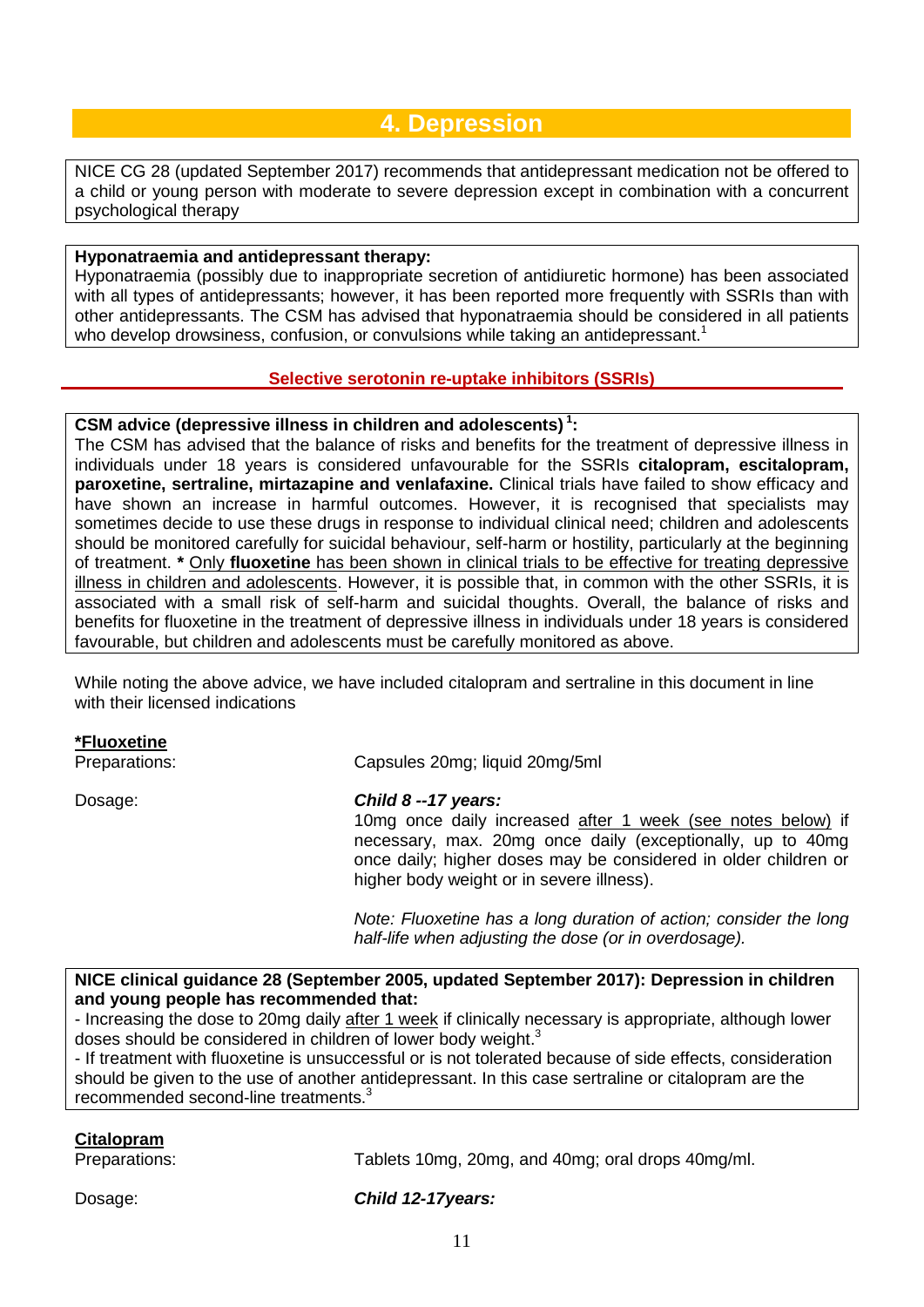Initially 10mg once daily, increased if necessary to 20mg once daily over 2-4 weeks; max. 40mg once daily. *Note: 8 mg (4 drops) of citalopram oral drops may be considered to be equivalent in therapeutic effect to 10 mg citalopram tablets.*

**Sertraline**<br>Preparations:

Tablets 50mg and 100mg

Dosage: *Child 12-17 years:*

Initially 50mg once daily increased if necessary in steps of 50mg daily at intervals of at least a week; max. 200mg once daily.

#### **Tricyclic Antidepressant drugs (TCAs)**

The safety and efficacy of tricyclic antidepressant drugs in the treatment of depression in children has not been established. Treatment should be managed by appropriate specialist and should involve psychotherapy.

| <b>Amitriptyline Hydrochloride</b><br>Preparations: | Tablets 10mg, 25mg, and 50mg; oral solution 25mg/5ml and<br>50mg/5ml                                                                                                              |
|-----------------------------------------------------|-----------------------------------------------------------------------------------------------------------------------------------------------------------------------------------|
| Dosage:                                             | Child 16-17 years:<br>10-25 mg 3 times daily (total daily dose may alternatively be<br>given as a single dose at bedtime) increased gradually as<br>necessary to 150-200mg daily. |
| Imipramine<br>Preparation:                          | Tablets 10mg and 25mg                                                                                                                                                             |
| Dosage:                                             | Note: that although this drug is used to treat depression, there is no<br>dose stated in the cBNF for this indication. Please consult with the<br>Consultant                      |
| Nortriptyline<br>Preparations:                      | Tablets 10mg and 25mg                                                                                                                                                             |
| Dosage:                                             | Child 12-17 years:<br>Low dose initially increased as necessary to 30-50mg daily in<br>divided doses or as a single dose; max. 150mg daily.                                       |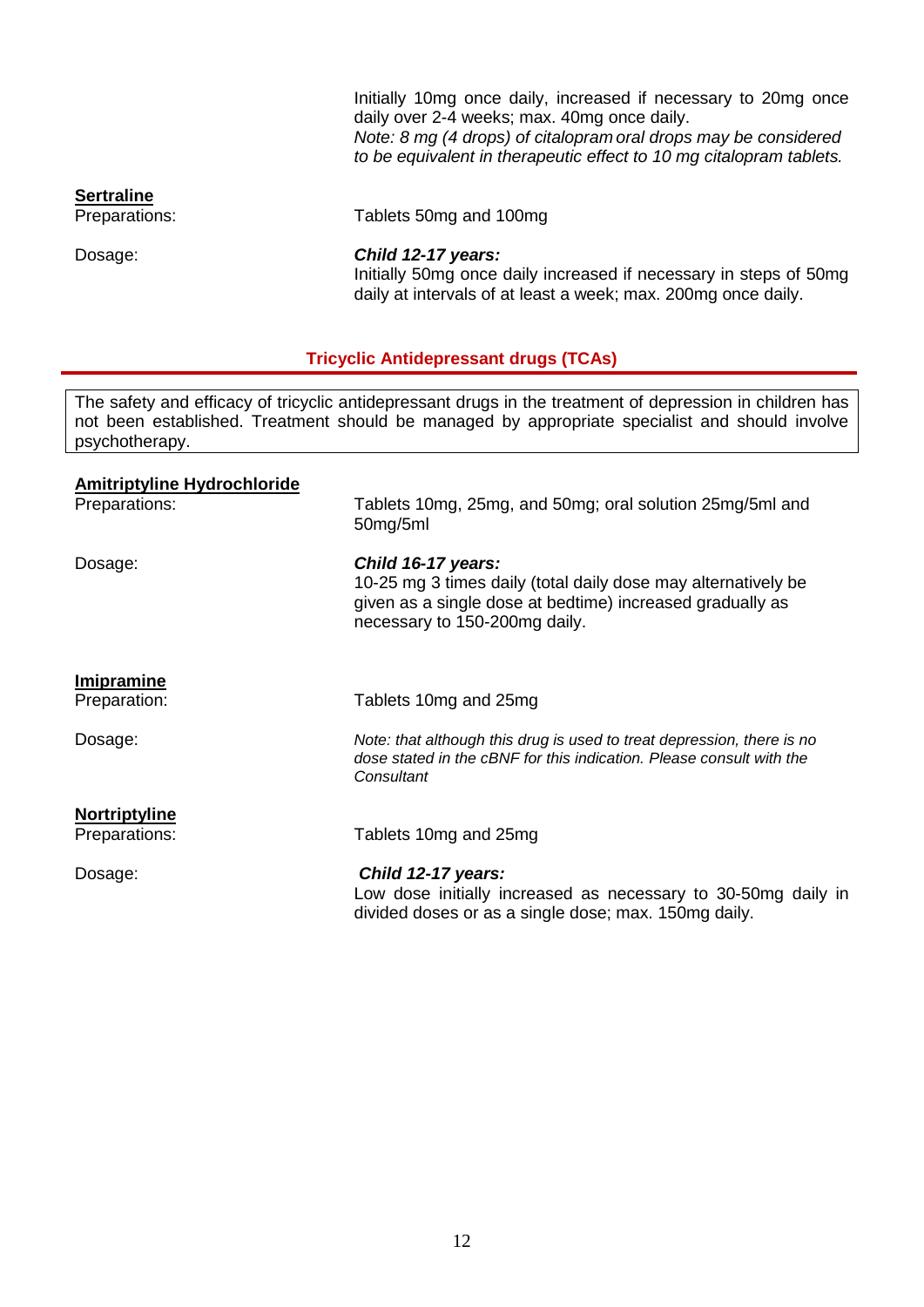### **5. Nocturnal enuresis**

#### **Posterior pituitary hormones and antagonists**

#### **Desmopressin**

#### **CSM advice1 :**

Hyponatraemic convulsions: the CSM advice that patients being treated for primary nocturnal enuresis should be warned to avoid fluid overload (including during swimming) and to stop taking Desmopressin during an episode of vomiting and diarrhoea (until fluid balance is normal). The risk of hyponatraemic convulsions can also be minimised by keeping to the recommended starting dose and by avoiding concomitant use of drugs that increase secretion of vasopressin (e.g. tricyclic antidepressants).

#### **NICE Clinical Guideline 111 (October 2010): Nocturnal Enuresis14:**

Recommends to offer desmopressin for the treatment of bedwetting to children and young people over 7 years and to consider desmopressin for children aged 5-7 years if treatment is required.

Preparations: **Tablets** (100 micrograms and 200 micrograms). **Sublingual tablets** (60 micrograms and 120 micrograms). **Nasal spray** 10 micrograms/ metered spray. **Intranasal solution** 100 micrograms/ ml

Dosage:

#### **By mouth:**

#### *Child 5-17 years (preferably over 7):*

200 micrograms at bedtime, only increased to 400 micrograms if lower dose not effective; withdraw for at lease 1 week for reassessment after 3 months.

Sublingually:

#### *Child 5-17 years (preferably over 7):*

120 micrograms at bedtime, only increased to 240 micrograms if lower dose not effective; withdraw for at least 1 week for reassessment after 3 months.

Caution: Limit fluid intake to minimum from 1 hour before dose until 8 hours afterwards.

#### *Note BNF for Children (2010-2011):*

- *Treatment should not be continued for longer than 3 months without interrupting treatment for 1 week for full re-assessment*
- *When stopping treatment with desmopressin gradual withdrawal may be considered*
- *Desmopressin should not be given intranasally for nocturnal enuresis due to an increased incidence of side-effects.*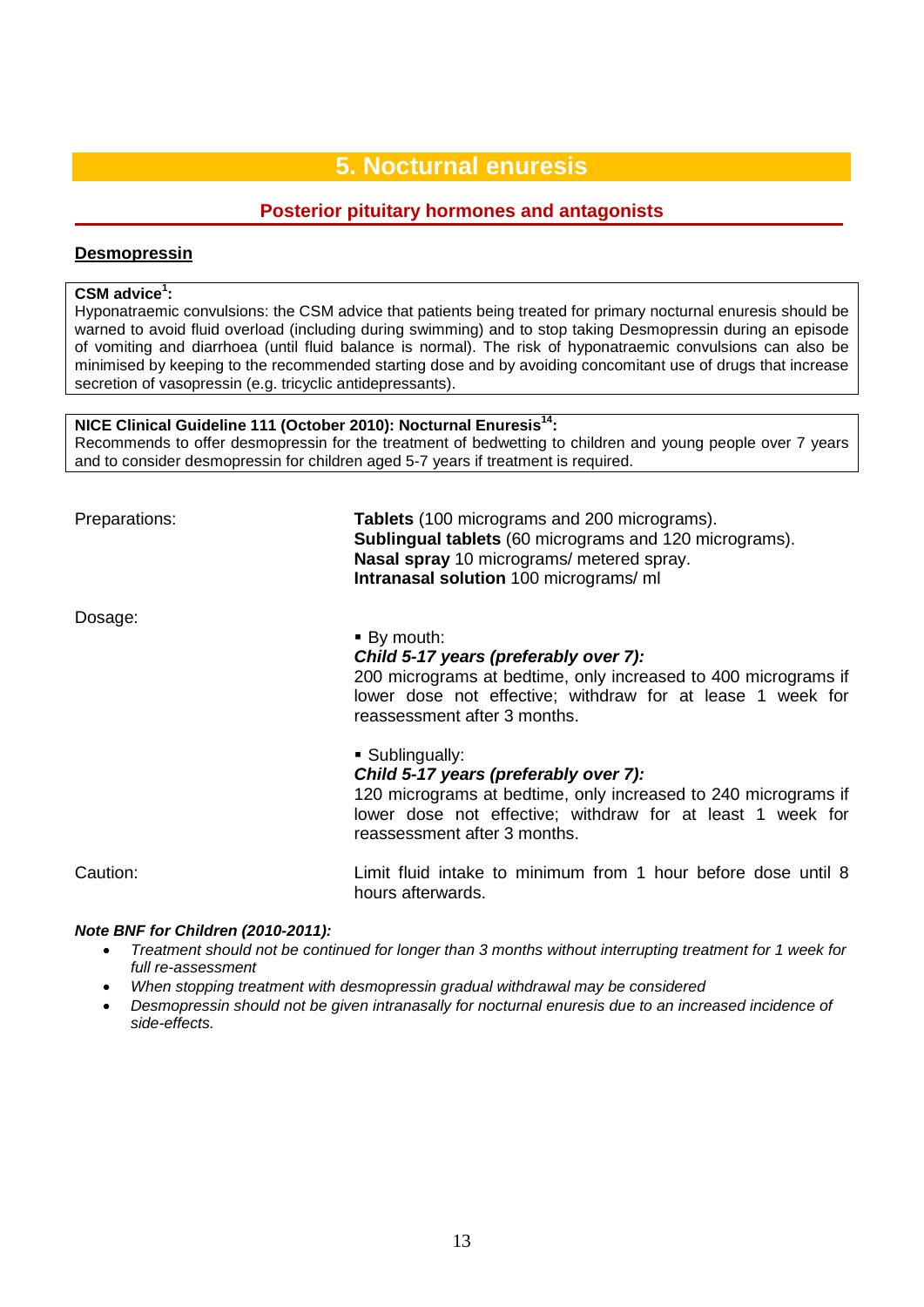#### **NICE Clinical Guideline 111 (October 2011): Nocturnal Enuresis14:**

Recommends:

- Do not use tricyclics as the first line treatment for bedwetting in children and young people
- Tricyclic drug of choice is **imipramine**.
- Consider imipramine for children and young people with bedwetting who:
	- o Have not responded to all other treatments and
	- o Have been assess by a healthcare professional with expertise in the management of bedwetting that has not responded to an alarm and/or desmopressin
- Withdraw imipramine gradually when stopping treatment for bedwetting.

# **Amitriptyline Hydrochloride**

See section 4 Tricyclic antidepressant drugs above. Dosage: *Child 6-11 years:* 10-20 mg at night *Child 11-16 years:* 25-50 mg at night

*Note: max period of treatment (including gradual withdrawal) 3 months—full physical examination and ECG before further course.* 

#### **Imipramine Hydrochloride**

Preparations: *See section 4 Tricyclic antidepressant drugs above* Dosage: *Child 6-7 years:* 25 mg at bedtime *Child 8-10 years:* 25-50 mg at bedtime *Child 11-17 years:* 50-75 mg at bedtime

*Note: max period of treatment (including gradual withdrawal) 3 monthsfull physical examination and ECG before further course.* 

#### **Nortriptyline**

Preparations: *See section 4 Tricyclic antidepressant drugs above.* Dosage: *Child 6-8 years:*  10 mg at night *Child 8-11 years:* 10-20 mg at night *Child 11-18 years:* 25-35 mg at night

*Note: max period of treatment (including gradual withdrawal) 3 monthsfull physical examination and ECG before further course.* 

#### *Note BNF for Children (2010-2011):*

- *Behavioural disturbance can occur with the use of tricyclic antidepressants*
- *Relapse is common after withdrawal*
- *Toxicity following overdosage is of particular concern.*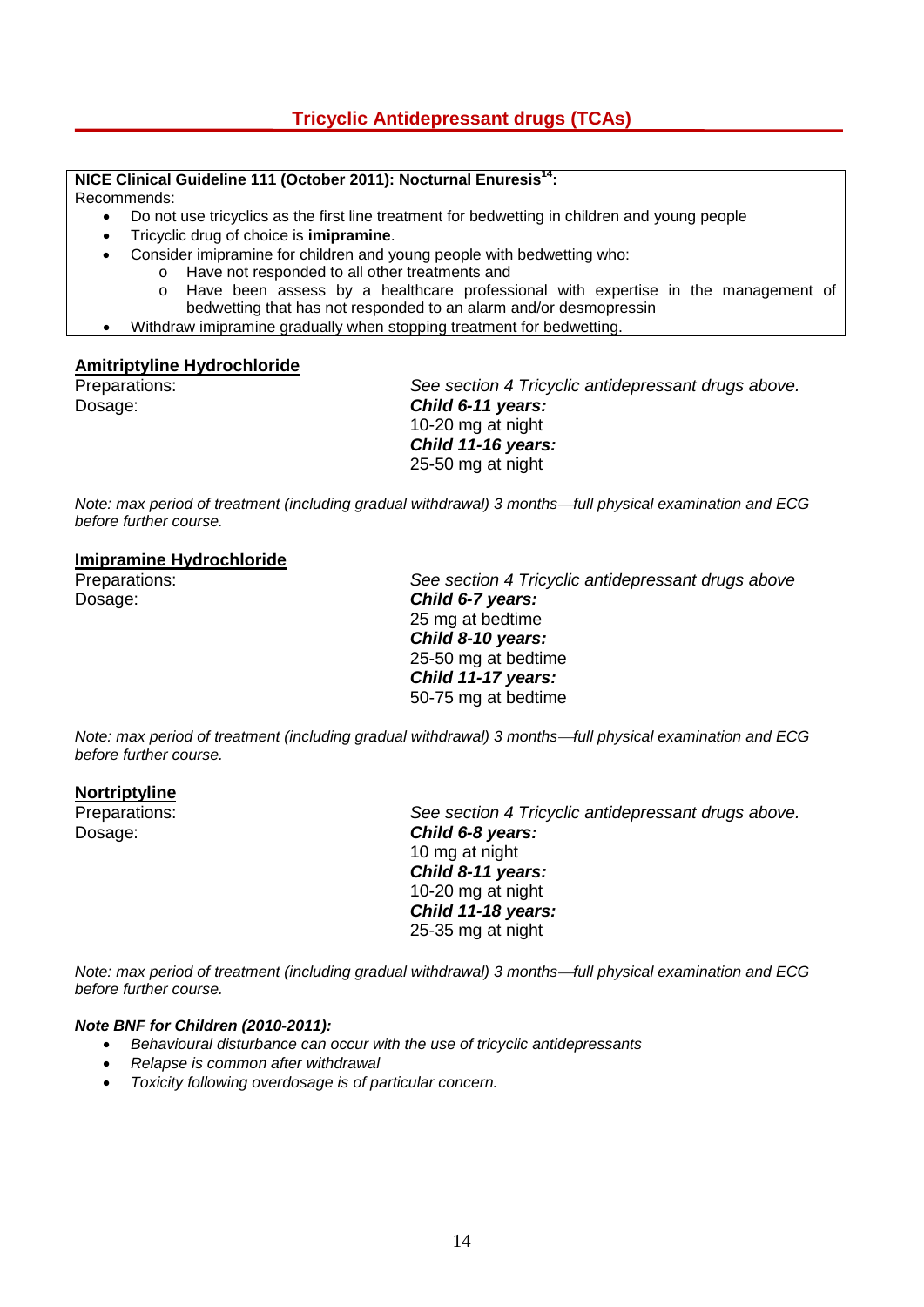#### **Anticholinergics**

#### **NICE Clinical Guideline 111 (October 2010): Nocturnal Enuresis<sup>14</sup>:**

Recommends:

- Anticholinergics not to be used alone for the management of bedwetting in children and young people.
- Consider anticholinergic + desmopressin for bedwetting in children and young people who also have daytime symptoms (overactive bladder).
- Consider anticholinergic + desmopressin for bedwetting in children and young people.
- The use of anticholinergic + desmopressin must be assessed by a healthcare professional with expertise in prescribing this combination.
- Not all anticholinergics have a UK marketing authorisation for treating bedwetting in children and young people. If a drug without a marketing authorisation for this indication is prescribed, informed consent should be obtained and documented.
- Do not offer an anticholinergic combined with imipramine for the treatment of bedwetting in children and young people.

#### **Oxybutynin Hydrochloride**

| Preparations: | Tablets (2.5mg, 3mg and 5mg).<br>Elixir (2.5mg/5ml)<br><b>Modified Release Tablets</b> (5mg and 10mg).                                                                             |  |
|---------------|------------------------------------------------------------------------------------------------------------------------------------------------------------------------------------|--|
| Dosage:       | Nocturnal enuresis associated with overactive bladder<br>■ By mouth:<br>Child 5-17 years:<br>2.5mg-3mg twice daily increased to 5mg 2-3 times daily (last<br>dose before bedtime). |  |
|               | <b>Tolterodine Tartrate (not licensed for use in children)</b>                                                                                                                     |  |
| Preparations: | <b>Tablets</b> (1mg and 2mg).<br><b>Modified Release Capsules (4mg).</b>                                                                                                           |  |
| Dosage:       | Nocturnal enuresis associated with overactive bladder<br>■ By mouth:<br>Child 5-17 years:<br>1mg once daily at bedtime, increased according to response;<br>max. 2mg twice daily   |  |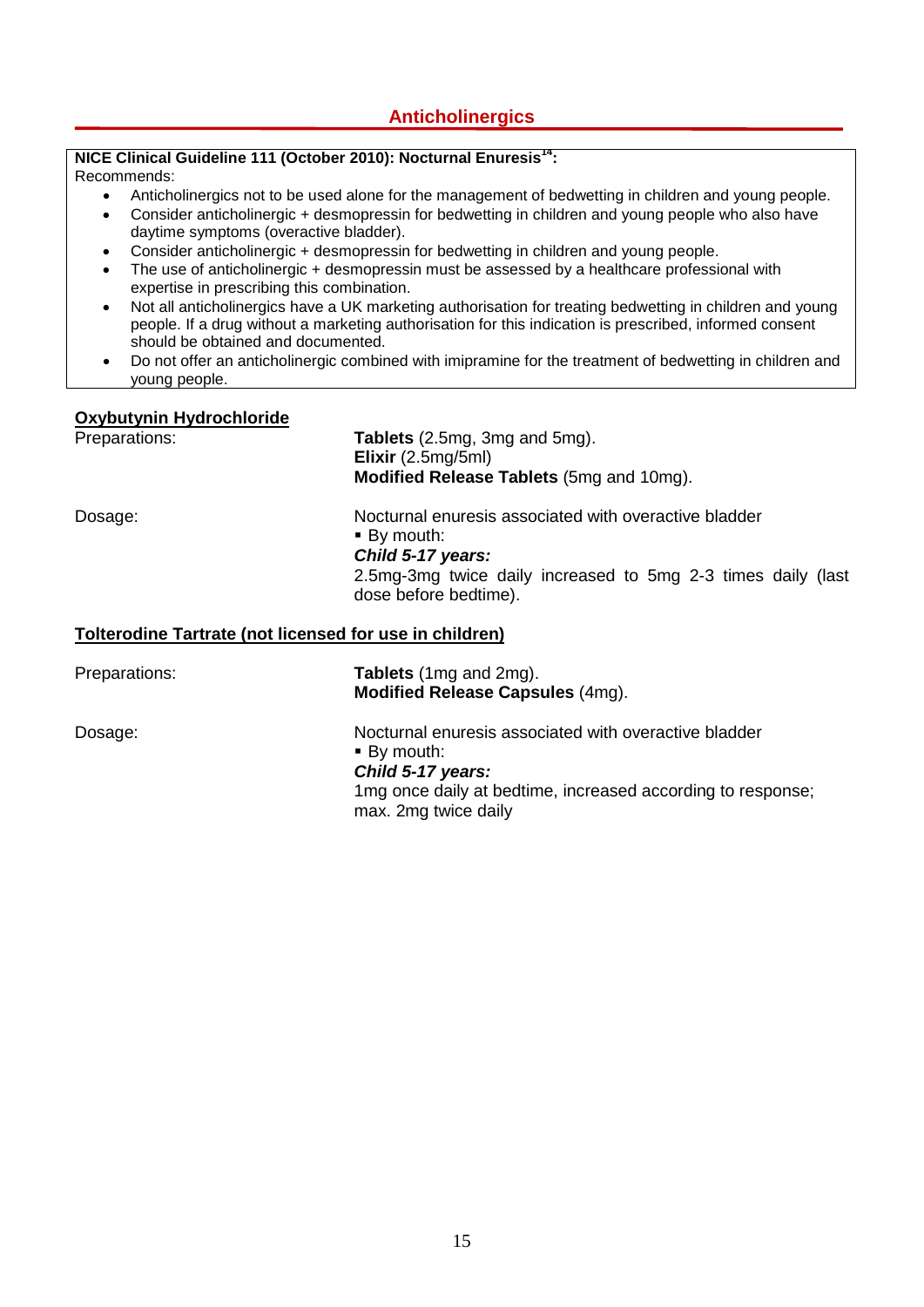### **6. Obsessive Compulsive Disorder (OCD) and Body Dysmorphic Disorder (BDD)**

#### **Selective Serotonin Re-uptake Inhibitors (SSRIs)**

| <b>Fluvoxamine Maleate</b> |                                                                                                                                                                                                                                                                                                                                                         |
|----------------------------|---------------------------------------------------------------------------------------------------------------------------------------------------------------------------------------------------------------------------------------------------------------------------------------------------------------------------------------------------------|
| Preparations:              | Tablets 50mg                                                                                                                                                                                                                                                                                                                                            |
| Dosage:                    | Child 8-17 years:                                                                                                                                                                                                                                                                                                                                       |
|                            | Initially 25mg daily increased if necessary in steps of 25mg every<br>4-7 days according to response (total daily doses above 50mg in<br>2 divided doses); max. 100mg twice daily                                                                                                                                                                       |
| <b>Sertraline</b>          |                                                                                                                                                                                                                                                                                                                                                         |
| Preparations:              | Tablets 50mg and 100mg.                                                                                                                                                                                                                                                                                                                                 |
| Dosage:                    | Child 6-11 years:<br>Initially 25mg once daily increased to 50mg daily after one week;<br>further increased if necessary at steps of 50mg daily at intervals<br>of at least 1 week; max. 200mg once daily<br>Child 12-17 years:<br>Initially 50mg once daily increased if necessary in steps of 50mg<br>over several weeks; usual range 50-200mg daily. |

*Note: if no improvement in OCD within 12 weeks, treatment should be reconsidered*.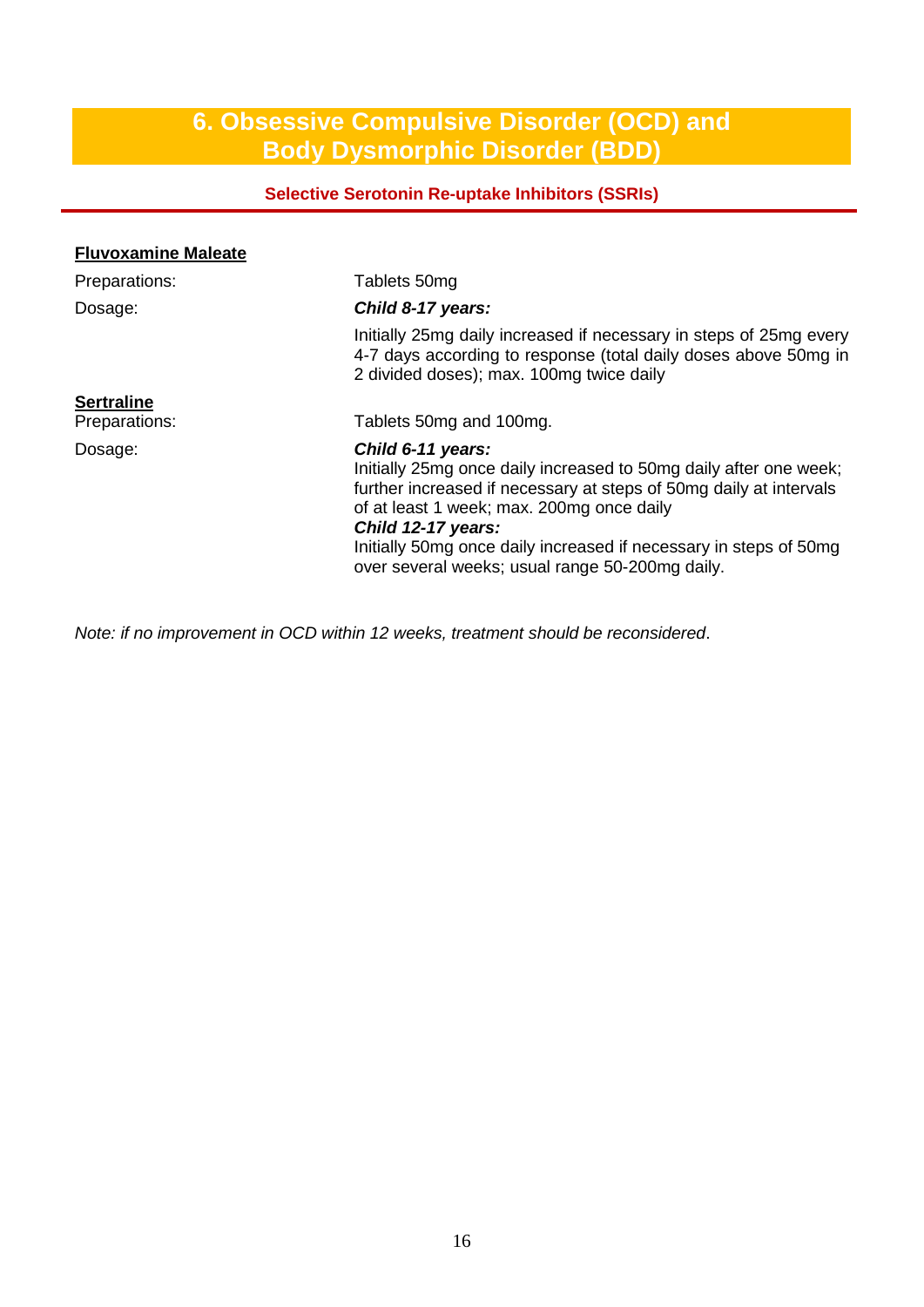### **7. Schizophrenia**

#### **Atypical Antipsychotic Drugs**

#### **NICE Clinical Guidance 155 (Psychosis and schizophrenia in children and young people: recognition and management) recommends the following:**

When transient or attenuated psychotic symptoms or other mental state changes associated with distress, sustained impairment in functioning, or help seeking behaviour by the child or young person (or their parent or carer) are not sufficient for a diagnosis of psychosis or schizophrenia:

- ●Consider individual cognitive behavioural therapy with or without family intervention, and ●Offer treatments recommended in NICE guidance for those with any of the anxiety disorders, depression, emerging personality disorder, or substance misuse.
- ●Do not offer antipsychotic medication:
	- For psychotic symptoms or mental state changes that are not sufficient for a diagnosis of psychosis or schizophrenia, or
	- With the aim of decreasing the risk of psychosis.

### **Amisulpride** Preparations: Tablets 50mg, 100mg, and 200mg; oral solution 100mg/ml. Dosage: *Acute psychotic episode: Child 15-17 years:* 200-400mg twice daily adjusted according to response; max. 1.2g daily *Predominantly negative symptoms: Child 15-18 years:* 50-300mg daily **Clozapine** Preparations: Tablets (Clozaril<sup>®</sup>) 25mg and 100mg *Note: patient, prescriber and supplying pharmacist must be registered with the Clozaril Patient Monitoring Service.* Dosage: *Schizophrenia in patients unresponsive to, or intolerant of conventional antipsychotic drugs: Child 12-17 years:* 12.5mg once or twice daily on first day then 25-50mg on second day then increased gradually (if tolerated) in steps of 15-50mg daily over 14-21 days up to 300mg daily in divided doses (larger doses at night, up to 200mg daily may be taken as a single dose at bedtime); if necessary may be further increased in steps of 50- 100mg once (preferably) or twice weekly; usual dose 200-450mg daily (max. 900mg daily). *Note: restarting after interval of more than 2 days, 12.5mg once or twice on the first day (but may be more feasible to increase more quickly than on initiation) extreme caution if previous respiratory or cardiac arrest with initial dosing*. **Olanzapine** Preparations: Tablets 2.5mg, 5mg, 7.5mg, 10mg, 15mg and 20mg; Oro-

dispersible tablets 5mg, 10mg, 15mg and 20mg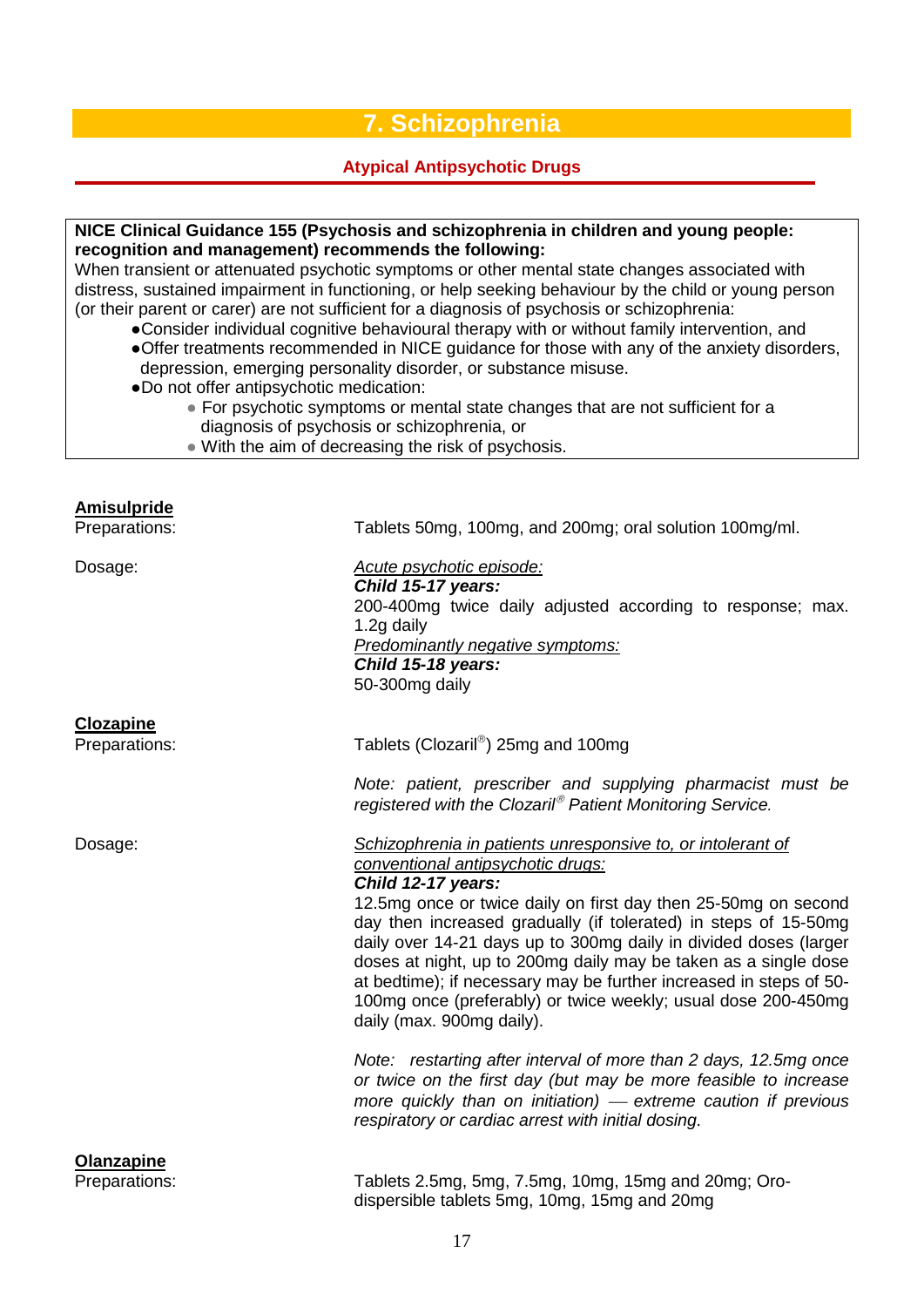| Dosage:                             | <b>Schizophrenia</b><br>Child 12-17years:<br>Initially 5-10mg dailsy adjusted to usual range of 5-20mg daily;<br>dose greater than 10mg daily only after reassessment; max<br>20mg daily.                                                                                                                                                                                                                                          |
|-------------------------------------|------------------------------------------------------------------------------------------------------------------------------------------------------------------------------------------------------------------------------------------------------------------------------------------------------------------------------------------------------------------------------------------------------------------------------------|
|                                     | Note: When one or more factors present that might result in<br>slower metabolism (e.g. female gender, non-smoker) consider<br>lower dose and more gradual dose increase.                                                                                                                                                                                                                                                           |
| <b>Quetiapine</b>                   |                                                                                                                                                                                                                                                                                                                                                                                                                                    |
| Preparations:                       | Tablets 25mg, 100mg, 150mg, 200mg, and 300mg                                                                                                                                                                                                                                                                                                                                                                                       |
| Dosage:                             | Schizophrenia:<br>Child 12-17 years:<br>Initially 25mg twice daily adjusted in steps of 25-50mg according<br>to response; max. 750mg daily                                                                                                                                                                                                                                                                                         |
| <b>Risperidone</b><br>Preparations: | Tablets 500 micrograms, 1mg, 2mg, 3mg, 4mg, and 6mg;                                                                                                                                                                                                                                                                                                                                                                               |
|                                     | orodispersible tablets (Quicklet®) 500micrograms, 1mg, 2mg<br>3mg, 4mg; liquid 1mg/ml.                                                                                                                                                                                                                                                                                                                                             |
| Dosage:                             | <b>Acute and chronic psychosis:</b><br>Child 12-17 years:<br>2mg in 1-2 divided doses on first day then 4mg in 1-2 divided<br>doses on second day (slow titration is required in some children);<br>usual dose range 4-6mg daily; doses above 10mg daily only if<br>benefit considered outweighing risk (max. 16mg daily).                                                                                                         |
| <b>Aripiprazole</b>                 |                                                                                                                                                                                                                                                                                                                                                                                                                                    |
| Preparations:                       | Tablet 5mg, 10mg, 15mg, 30mg; Orodispersible tablets 10mg,<br>15mg; Oral solution 1mg/ml                                                                                                                                                                                                                                                                                                                                           |
| Dosage:                             | Schizophrenia:<br>In adolescents 15 -17 years:<br>Initially 2mg once daily for 2 days (using the oral solution<br>1mg/ml), then 5mg once daily for 2 days, then 10mg daily.<br>The recommended dose is 10mg/day administered on a once-a-<br>day schedule without regard to meals.<br>When appropriate, subsequent dose increases should be<br>administered in 5mg increments without exceeding the maximum<br>daily dose of 30mg. |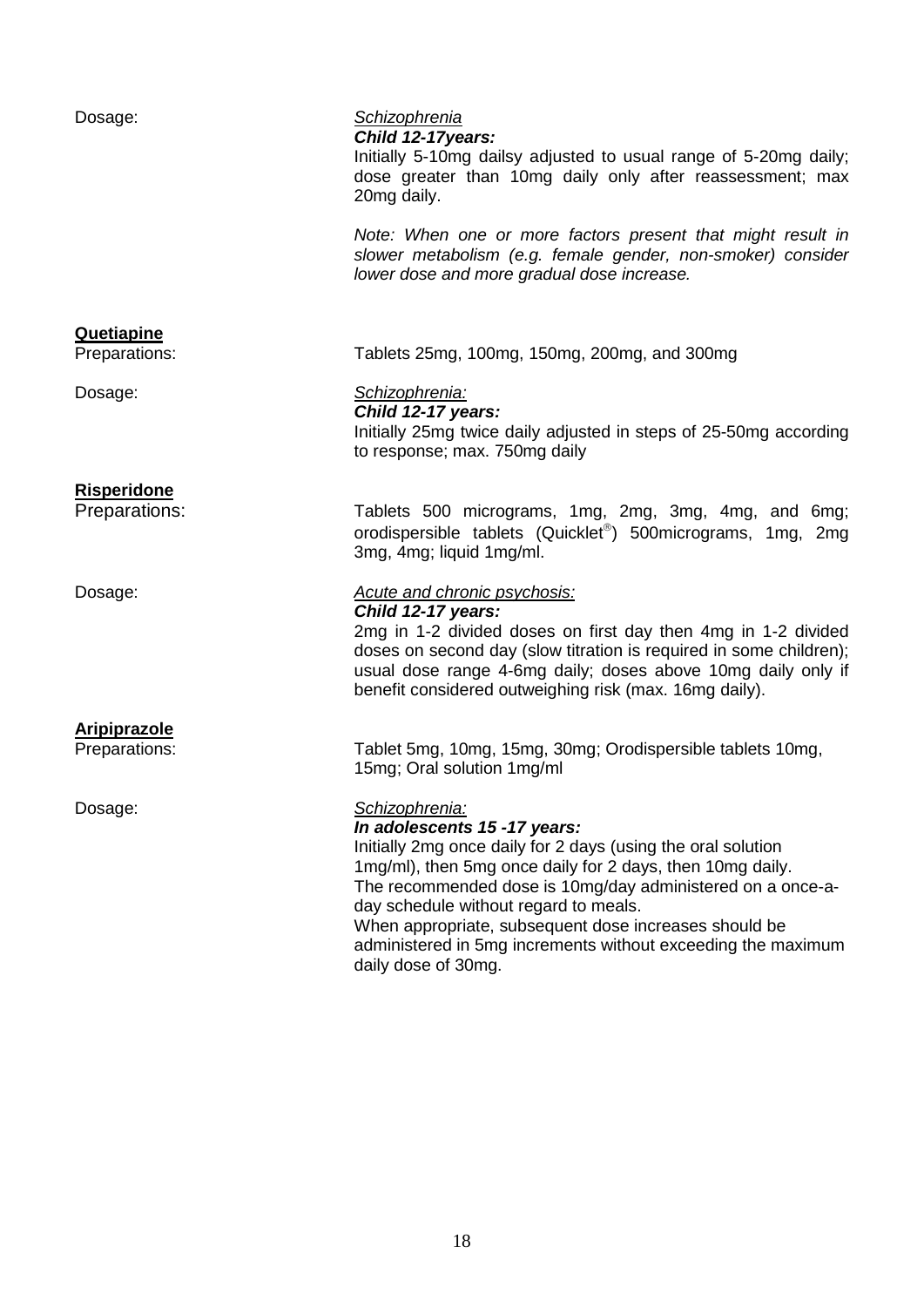# **8. Tourette syndrome/ tic disorders**

| <b>Haloperidol</b> |                                                                                                                                                    |
|--------------------|----------------------------------------------------------------------------------------------------------------------------------------------------|
| Preparations:      | Tablets 500 micrograms, 1.5mg, 5mg, and 10mg; Capsules<br>500 micrograms; oral liquid 1 mg /ml.                                                    |
| Dosage:            | Child 3-12 years:<br>Initially 250 micrograms daily in 2 -3 divided doses; usual dose<br>0.5 -3mg daily. Maximum 3mg daily (in 2-3 divided doses). |
|                    | Child 13-17 years:<br>Initially 250 micrograms in 2-3 divided doses; ususal dose 2-6<br>mg daily. Maximum 6mg daily in 2 -3 divided doses).        |
| <b>Sulpiride</b>   |                                                                                                                                                    |
| Preparations:      | Tablets 200mg and 400mg; solution 200mg/ 5ml.                                                                                                      |
| Dosage:            | Child 2-11 years:<br>50-400 mg twice daily<br>Child 12-17 years:<br>100-400mg twice daily                                                          |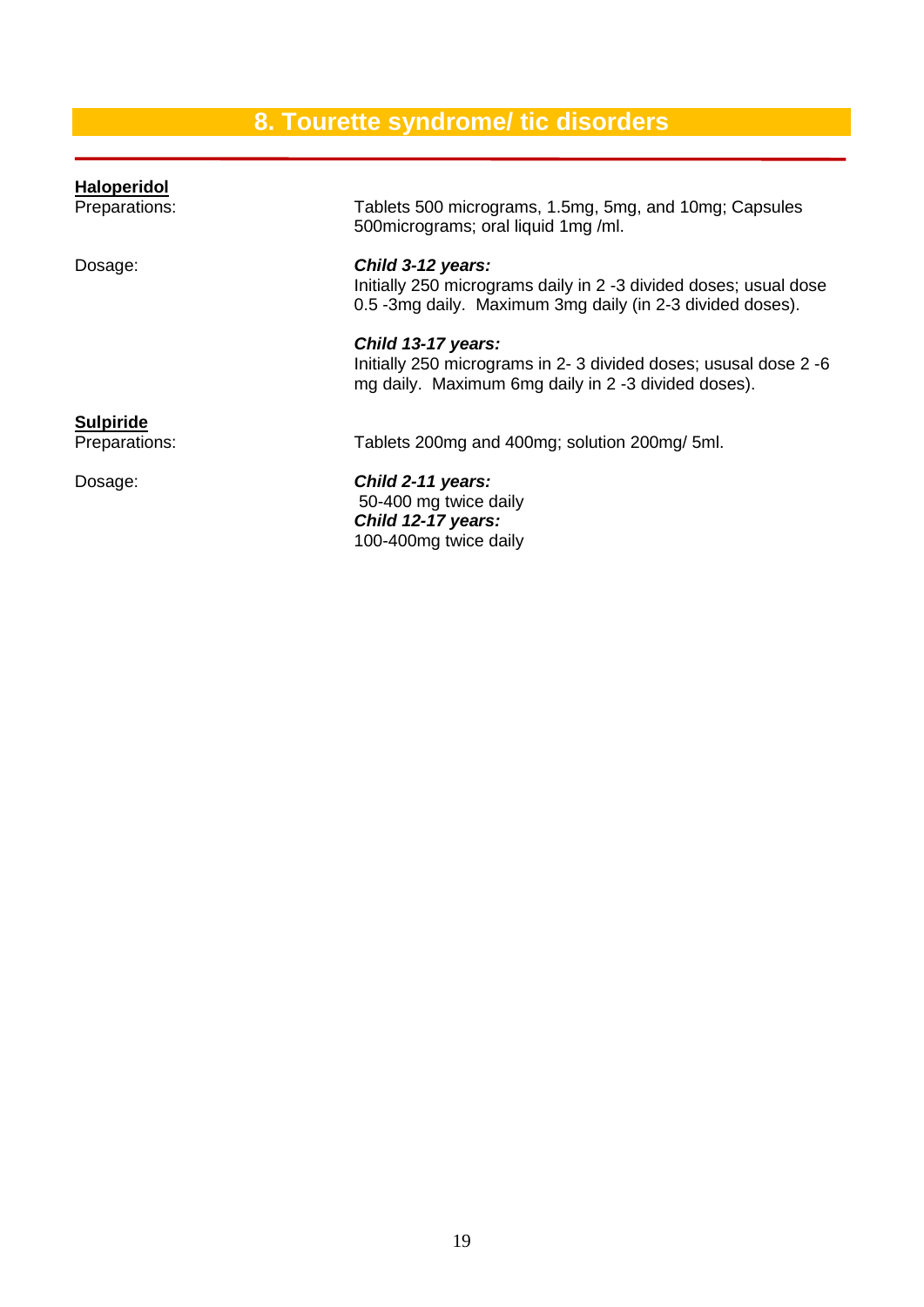### **9. Insomnia**

#### **Hypnotics**

The prescribing of hypnotics to children, except for occasional use such as for night terrors and somnambulism (sleep walking), is not justified. Melatonin is a pineal hormone and may be of value of treating sleep disorders in children with conditions such as visual impairment, cerebral palsy, attention deficit hyperactivity disorder, and autism. Chloral hydrate and derivatives were formerly popular hypnotics for children. Triclofos causes fewer gastro-intestinal disturbances than chloral hydrate.

#### **Melatonin**

Preparations<sup>5</sup>: : Capsules 1mg, 2mg, 2.5mg, 3mg, 5mg and 10mg named patient; lozenges (sublingual tablets) 3mg. *Note: All preparations are for named patient only.* Dosage: *\*Initiated and supervised by a specialist Children 1 month-18 years:* Initial dose 2-3mg given 30-60 minutes before bedtime, if no improvement in 1-2 weeks, increase the dose to 4- 6mg at night; max. 10mg (but higher doses have been used) $<sup>1</sup>$ .</sup> **Temazepam CD** Preparations: Tablets 10mg, 20mg; oral solution: 10mg/5ml Dosage: *Note: that although this drug is used to treat insomnia, there is no dose stated in the cBNF for this indication. Please confer with your consultant.* **Zopiclone**<br>Preparation: Tablets 3.75mg, 7.5mg Dosage: *Note: that although this drug is used to treat insomnia, there is no dose stated in the cBNF for this indication. Please confer with your consultant.*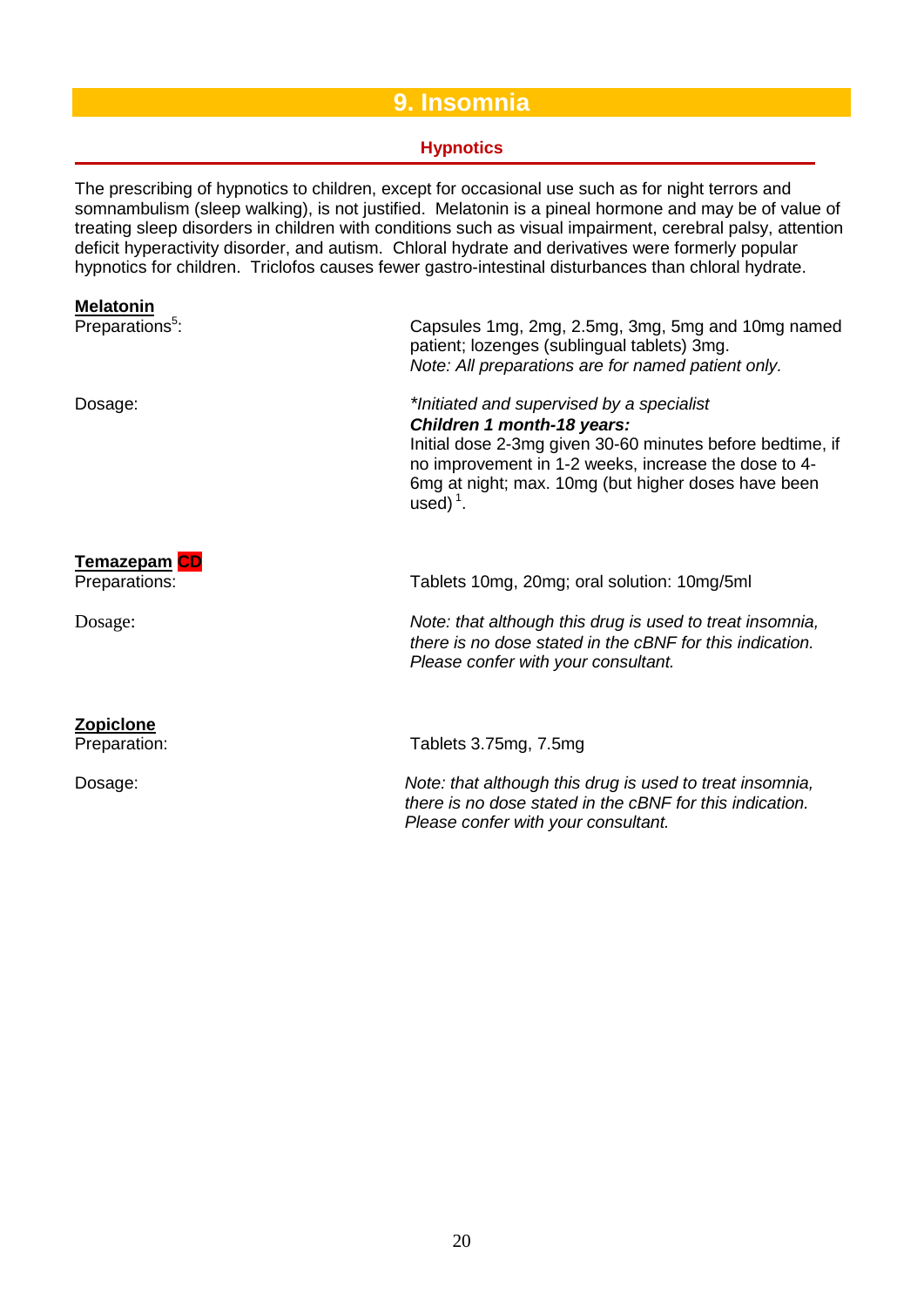### **10. Emergency (Rapid) Tranquillisation**

Aggressive behaviour includes verbal hostility, threats and intimidation and overt physical violence.<sup>7</sup> No matter what the cause, the principles of the acute management are the same. The triggers and maintaining factors can be tackled after the patient, staff and other young people are all safe. For guidance on assessment and management of the patient refer to **"The Trust Policy for the use of Emergency (Rapid) Tranquillisation in Child and Adolescent Mental Health Services"**. 7

| <b>Lorazepam</b><br>Preparations: | Tablets 1mg; injections 4mg/ml.                                                                                                                                                                                                                                                                                                            |
|-----------------------------------|--------------------------------------------------------------------------------------------------------------------------------------------------------------------------------------------------------------------------------------------------------------------------------------------------------------------------------------------|
| Dosage:                           | By mouth<br>Child <12 years<br>$0.5-1.0$ mg (max. 4mg/day)<br>Child >12 years<br>$0.5-2mg$ (max. 4mg/day)<br>By intramuscular injection<br>Child 1 month-12 years<br>0.5mg-1mg (0.05-0.1mg/kg) (max. 4mg/day) repeat after 30<br>minutes if necessary<br>Child >12 years<br>1mg-2mg (max. 4mg/day) repeat after 30<br>minutes if necessary |
| <u>Risperidone</u>                |                                                                                                                                                                                                                                                                                                                                            |
| Preparations:                     | Orodispersible tablets (Quicklet <sup>®</sup> ) 500 micrograms, 1mg, 2mg,<br>3mg, 4mg                                                                                                                                                                                                                                                      |
| Dosage:                           | Child 12-18 years<br>$0.5-2mg$                                                                                                                                                                                                                                                                                                             |
| <b>Haloperidol</b>                |                                                                                                                                                                                                                                                                                                                                            |
| Preparations:                     | Tablets 500 micrograms, 1.5mg, 5mg, and 10mg; Capsules<br>500 micrograms; oral liquid 1mg /ml; injection 5mg/ml.                                                                                                                                                                                                                           |
| Dosage:                           | By mouth<br>Child<12 years<br>0.5mg-mg (max. 10mg/day)<br>Child >12 years<br>1-2mg (max 15mg/day)<br>By intramuscular injection<br>Child <12 years<br>0.5-1mg (max. 10mg/day) repeat after 30 minutes if necessary<br>Child >12 years<br>1-5mg (max.15mg/day) repeat after 30 minutes if necessary                                         |
| <b>Procyclidine</b>               |                                                                                                                                                                                                                                                                                                                                            |
| Preparations:                     | Tablet 5mg; oral solution 2.5mg/5ml, 5mg/5ml; injection 5mg/ml                                                                                                                                                                                                                                                                             |
| Dosage:                           | By mouth<br>Child < 14 years<br>1.25mg<br>Child >14 years<br>2.5mg                                                                                                                                                                                                                                                                         |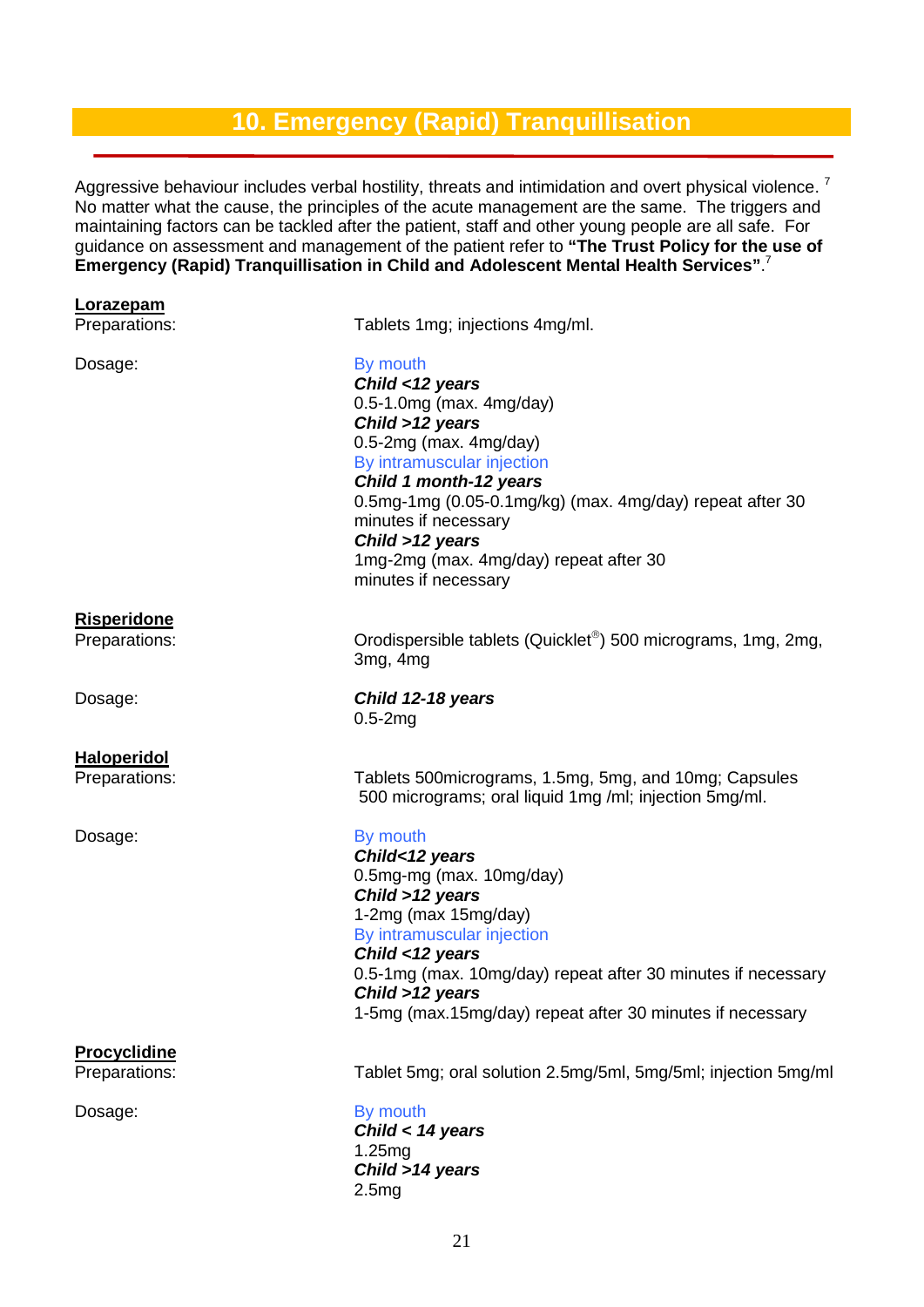#### By intramuscular or intravenous injection

*Child<10 years* 2-5mg repeat after 30 minutes if necessary *Child >10 years* 5-10mg repeat after 30 minutes if necessary

# **Olanzapine**<br>Preparations:

Tablets 2.5mg, 5.7mg, 5mg, 10mg, and 15mg; orodispersible tablets 5mg, 10mg, and 15mg

#### Dosage: By mouth

*Child > 12 years* 5mg (tablet or velotab)

| <b>Trimeprazine/Alimemazine</b> |                                                                                                                                                                                                                                                                                                                                                                 |
|---------------------------------|-----------------------------------------------------------------------------------------------------------------------------------------------------------------------------------------------------------------------------------------------------------------------------------------------------------------------------------------------------------------|
| Preparations:                   | Tablets 10mg; oral Solution 7.5mg/5ml, 30mg/5ml                                                                                                                                                                                                                                                                                                                 |
| Dosage:                         | 30mg (max 90mg/day)                                                                                                                                                                                                                                                                                                                                             |
| Flumazenil*<br>Preparations:    | Injection 100micrograms/ml                                                                                                                                                                                                                                                                                                                                      |
|                                 |                                                                                                                                                                                                                                                                                                                                                                 |
| Dosage:                         | By intravenous injection<br>Child 1 month-12 years<br>10 micrograms/kg (max. single dose 200 micrograms) repeated<br>at 1 minute intervals if required; max. total dose of 40<br>micrograms/kg (1mg) (2mg in intensive care)<br>Child 12-18 years<br>200 micrograms, repeated at 1 minute intervals if required; max.<br>total dose 1mg (2mg in intensive care) |

*\*Note: For further information refer to the CAMHS Rapid Tranquillisation Policy*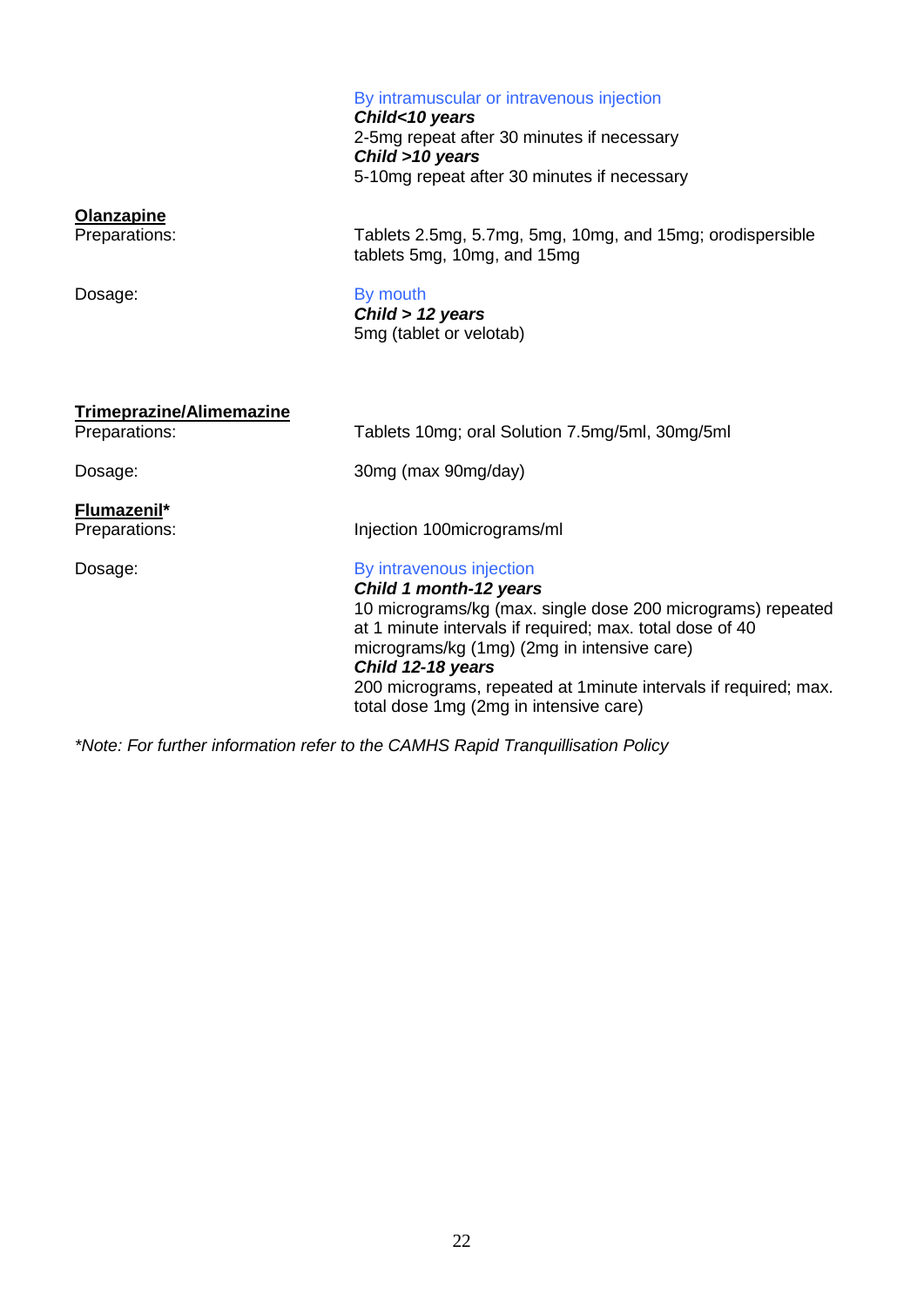### **11. References**

- 1. British National Formulary for children 2016 2017.
- 2. The Maudsley Prescribing Guidelines, 12<sup>th</sup> Edition, 2015.
- 3. NICE clinical guidance 28 (CG 28): Depression in children and young people; September 2005.
- 4. NICE technological appraisal 98 (TA 98): Methylphenidate, atomoxetine and dexamfetamine used for attention deficit hyperactivity disorder (ADHD) in children and adolescents; March 2006.
- 5. Pocket Medicines for Children, Royal College of Paediatrics and Child Health, Neonatal and Paediatric Pharmacist Group, 2003.
- 6. Summary of Product Characteristics: Equasym XL 10mg, 20mg, or 30mg Capsules; March 2014
- 7. Trust Policy for use of Emergency (Rapid) Tranquillisation in Child and Adolescent Mental Health Services, 2007
- 8. Summary of Product Characteristics: Liskonum Tablets 450 mg lithium carbonate (12.2 mmol Li+ ) in controlled-release form; Aug 2006
- 9. Delbello MP, Schwiers ML, Rosenberg HL et al. A double-blind, randomised, placebocontrolled study of quetiapine as adjunctive treatment for adolescent mania. Journal of the American Academy of Child and adolescent Psychiatry, 2002 Vol 41 (10) p1216-23; 2002
- 10. Kowatch RA, Suppes T, Carmody TJ et al. The effect size of lithium, divalproex sodium, and carbamazepine in children and adolescents with bipolar disorder. Journal of the American Academy of Child and Adolescent Psychiatry, 2000 Vol 39 (6) p 713-720; 2000
- 11. Barnet, Enfield and Haringey Mental Health NHS Trust. Aripiprazole Prescribing Guidelines, 2007
- 12. Summary of Product Characteristics: Aripiprazole, orodispersible tablets, oral solution; February 2008
- 13. Summary of Product Characteristics: Priadel200mg and Priadel 400mg tablets; June 2015
- 14. NICE Clinical Guidance CG 111: Nocturnal enuresis The management of bedwetting in children and young people; October 2010.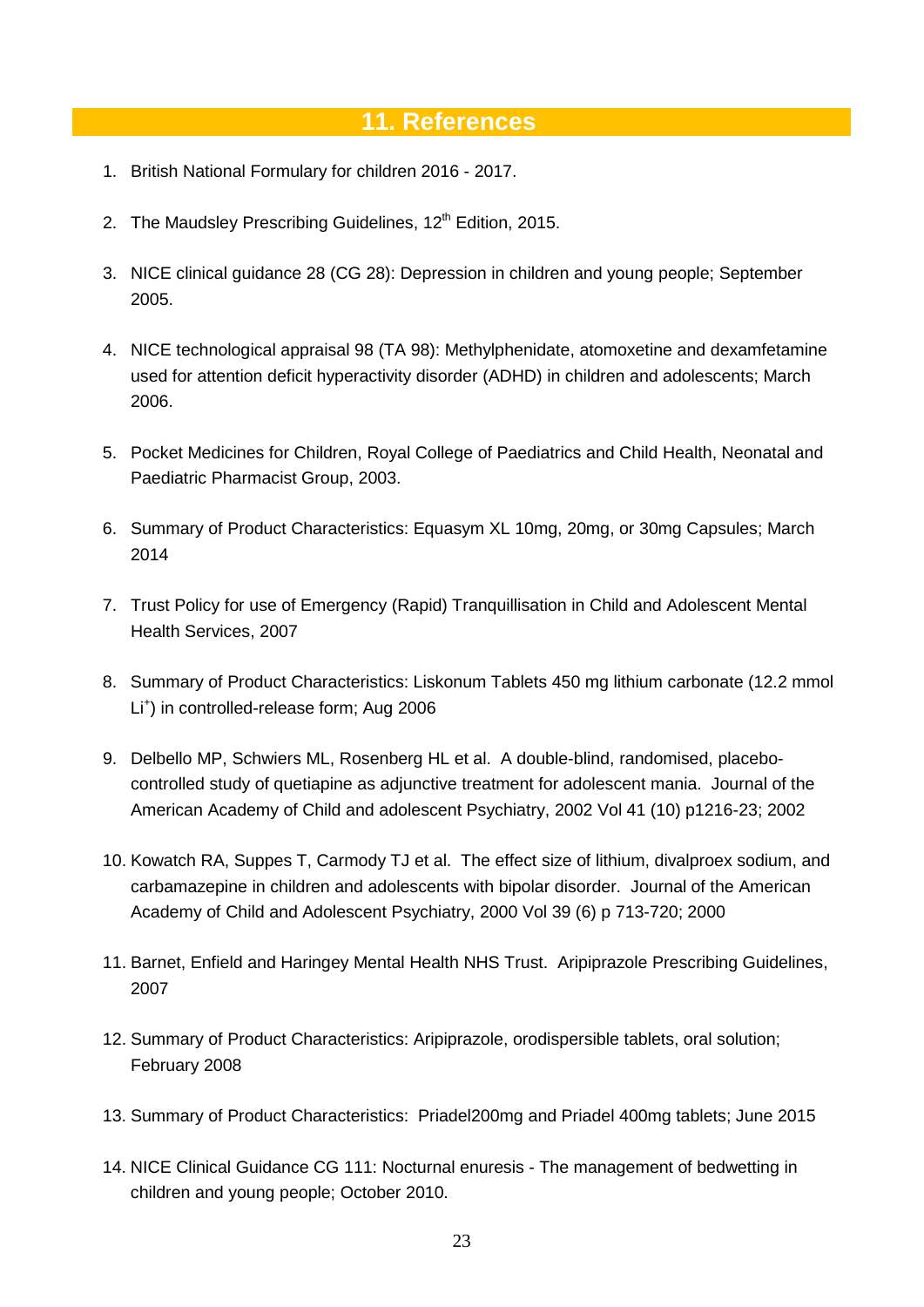- 15. NICE Clinical Guidance CG155: Recognition and Management of Psychosis and Schizophrenia in Children and Young People (CG 155 –Jan 2013)
- 16. NICE Clinical Guidance CG 158 Antisocial behaviour and conduct disorders in children and young people: recognition, intervention and management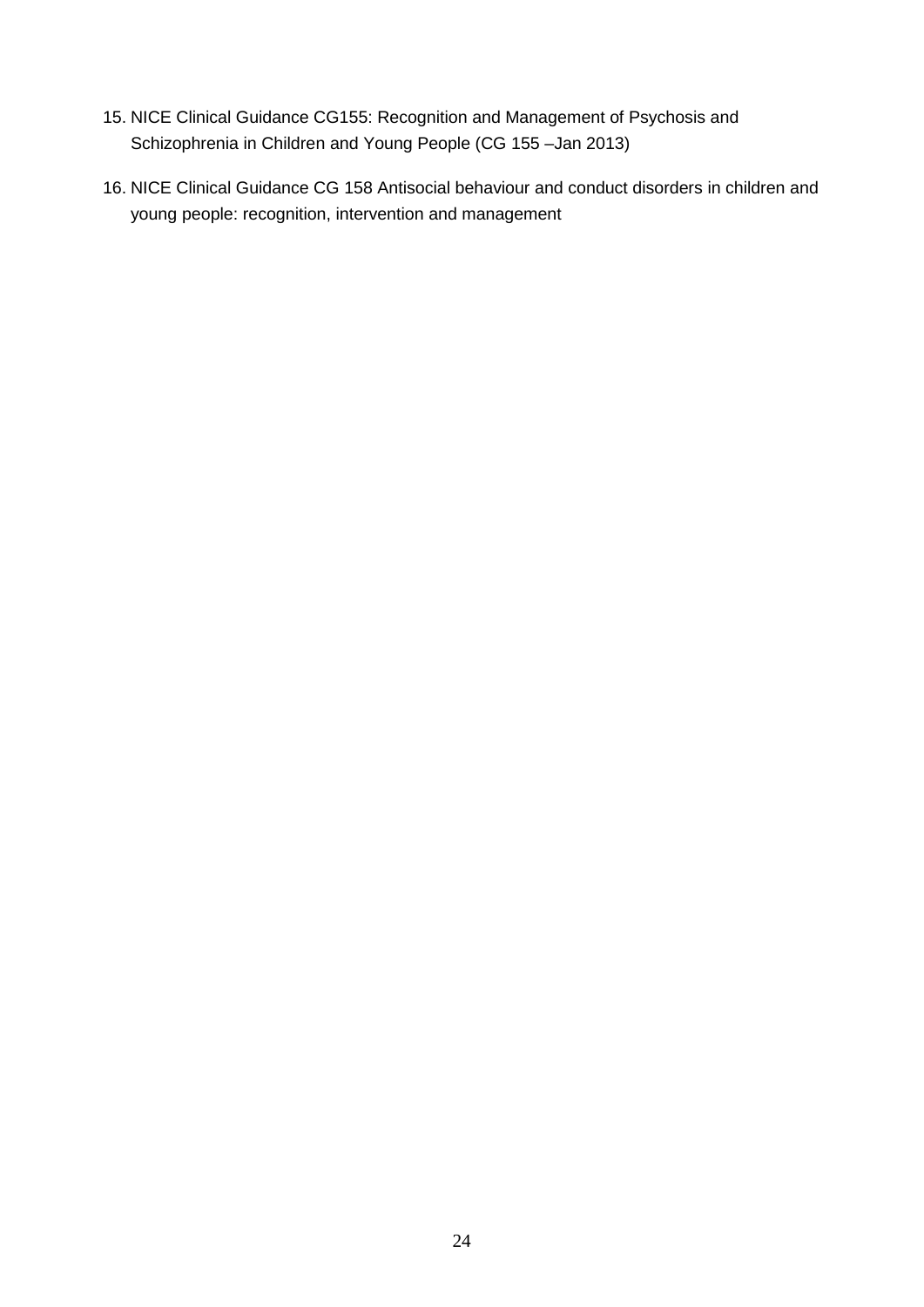### **12. Monitoring**

Barnet, Enfield and Haringey Mental Health Trust will ensure that regular Monitoring of all policies takes place annually at the Policy Development Group and also at the Clinical Governance Sub Committee, to ensure compliance and maintain quality standards as in keeping with safe Clinical Practice. The NHSLA Standards for policy formatting will be used and the dates for review will be governed by the front-page entries.

Ward/ Team Managers will use the Policy Monitoring Form to collate information regarding the reviewed or new policy and confirm that all staff are aware of Trust Policies. The Policy Monitoring Form will be available on the intranet. Managers will be required to submit this Information to the Lead Nurse Education and Practice Development on a two monthly basis.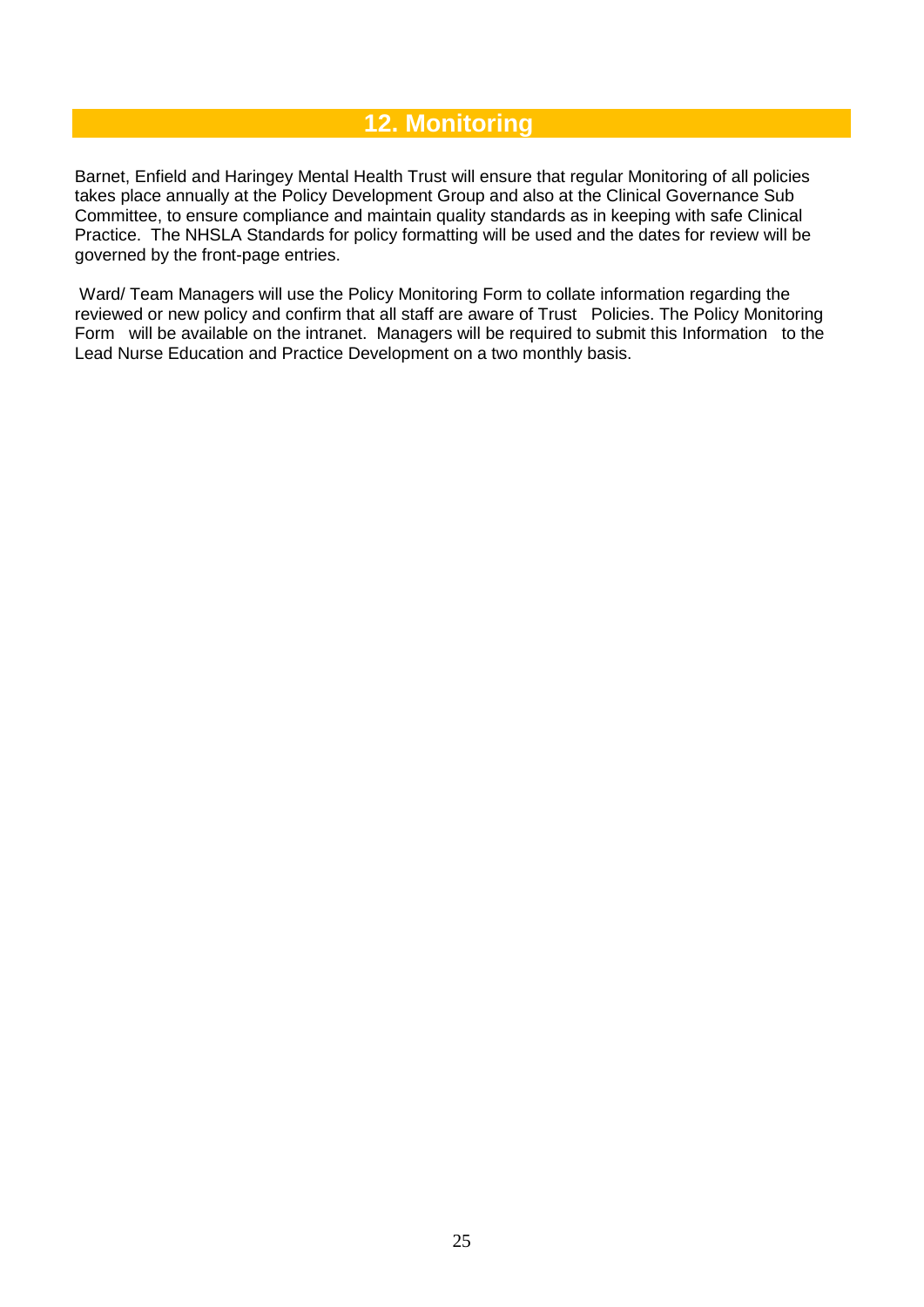### **13. Appendix 1**

### **THE USE OF UNLICENSED MEDICINES OR LICENSED MEDICINES FOR ULICENSED APPLICATIONS IN CHILD AND ADOLESCENTS MENTAL HEALTH SERVICES.**

**Adapted from policy statement produced by the joint RCPCH and NPPG Standing Committee on Medicines.**

This statement has been drawn up by the Standing Committee on Medicines, a joint committee of the Royal College of Paediatrics and Child Health and the Neonatal and Paediatric Pharmacists Group. It aims to inform and guide health professionals and parents who prescribe, dispense or administer medicines for children, and health service managers who have a responsibility to support them. The statement forms part of the introduction to Medicines for Children, the first national paediatric formulary offering guidance on the use of therapeutic drugs given to children.

The recommendations of the Committee are that:

- Those who prescribe for a child should choose the medicine which offers the best prospect of benefit for that child, with due regard to cost.
- The informed use of some unlicensed medicines or licensed medicines for unlicensed applications is necessary in child and adolescent services.
- Health professionals should have ready access to sound information on any medicine they prescribe, dispense or administer, and its availability.
- In general, it is not necessary to take additional steps, beyond those taken when prescribing licensed medicines, to obtain the consent of parents, carers and child patients to prescribe or administer unlicensed medicines or licensed medicines for unlicensed applications.
- NHS Trusts and Health Authorities should support therapeutic practices that are advocated by a respectable, responsible body of professional opinion.

#### **Licensing**

1. The use of unlicensed medicines or licensed medicines for unlicensed applications is necessary in child and adolescent services when there is no suitable alternative. Such uses are informed and guided by a respectable and responsible body of professional opinion.

2. The Medicines Act and Regulations (which incorporate the relevant EC directives) provide exemptions that enable doctors to:

- Prescribe unlicensed medicines;
- Use in particular (named) patients, unlicensed products specially prepared, imported or supplied;
- Use medicines which are not authorised to be marketed, in clinical trials, after approval of the trial by the Medicines Control Agency (MCA) either through the Doctors and Dentists Exemption Scheme or, in the case of pharmaceutical industry sponsorship, through the Trials Certificate (Exemption) Scheme;
- Use or advise the use of licensed medicines for indications, or in doses, or by routes of administration, outside the recommendations of the license;
- Override the warnings and the precautions given in the license.

3. In each case, the doctor has to be able to justify the action taken as being in accordance with a respectable, responsible body of professional opinion.

#### **Sources of information**

4. Doctors and pharmacists who work with children have written a book called the British National Formulary for Children (BNFC), it is a joint publication if the British Medical Assassination, the Royal College of Paediatrics and Child Health, and the Neonatal and Paediatric Pharmacist Group, the BNFC is published under the authority of a paediatric Committee.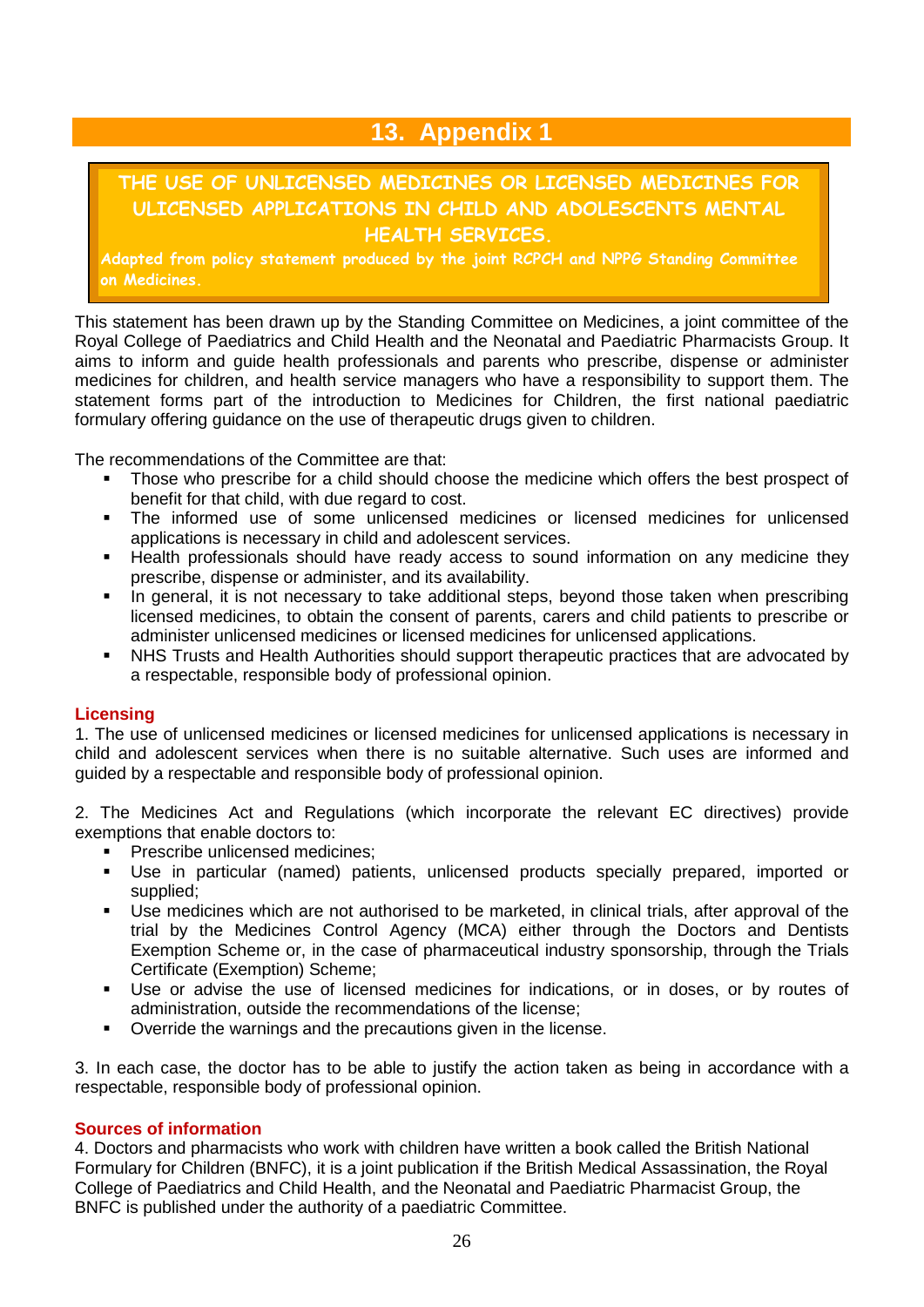These sources that can be sought:

- 1. The British national formulary for children.
- 2. The trust formulary that has been produced by pharmacist and CAMHS clinicians to support prescribers within in our CAMH services.
- 3. Pocket Medicines for Children, RCPCH and NPPG 2003.

#### **Information for other health professionals and the public**

5. Parents, patients and teachers, and others in loco parentis, require information about medicines from health professionals, including general practitioners, paediatricians, nurses, health visitors, and pharmacists. The information must be given in a way they can understand, and be accurate and consistent. This is particularly important when the specialist who has advised the use of unlicensed medicines or licensed medicines for unlicensed applications, hands over the care of the patient and responsibility for the administration of the medicine to someone else. Given the complexity of therapeutic and pharmacological information, and the burdens upon those giving and receiving it, the need is for sound, practical and sensible arrangements for communication, supplemented by readily available sources of reference.

#### *It is essential that health professionals should have ready access to sound information on any medicine they prescribe, dispense or administer, and on its availability.*

#### **Consent of parents, carers and patients**

6. Health professionals must respect the right of child patients and their parents to participate in decisions on the health care of the child, and seek to ensure that those decisions are properly informed. In normal paediatric practice no additional steps, beyond those taken when prescribing licensed medicines, are required to obtain the consent of patients and parents / carers for the use of unlicensed medicines.

7. Clinicians are anxious that the license status of a drug should not be perceived as reflecting what is or is not best for the child. They are mindful of a possible impact upon the confidence of parents and patients who might then be reluctant to accept advice, with consequences for a child who might not receive a medicine that offers benefit.

8. Most licensed medicines are dispensed in standard packages together with a Patient Information Leaflet (PIL) approved by the Licensing Authority. When the license does not include indications for children, the PIL may caution against such use. Naturally, this may undermine confidence in the advice given by health professionals, besides provoking a call for explanation. The Royal College of Paediatrics and Child Health has produced two generic PILs, for patients and parents / carers respectively, which explains why it may be necessary to prescribe unlicensed medicines or to use licensed medicines for unlicensed applications. This leaflet will be made widely available to hospitals and pharmacies and may be of practical value in such situations.

9. There are circumstances when a clinician will decide to give fuller information than are usually judged necessary. These may arise when a medicine is new or experimental; or carries known or possible risks of harm, even if those risks are small in relation to the disorder to be treated; or when the concerns of some parents, carers or patients generate a need for more detailed discussion and explanation on the medicines that are prescribed. In each instance, practice is guided by clinical judament.

*We consider that in general it is not necessary to take additional steps, beyond those taken when prescribing licensed medicines, to obtain the consent of parents, carers and child patients to prescribe or administer unlicensed medicines or licensed medicines for unlicensed applications.*

#### **Policies of NHS Trusts**

10. Some NHS Trusts have suggested that a clinician should not use an unlicensed medicine, or a licensed medicine for unlicensed application. In 1993 the Department of Health stated that it would not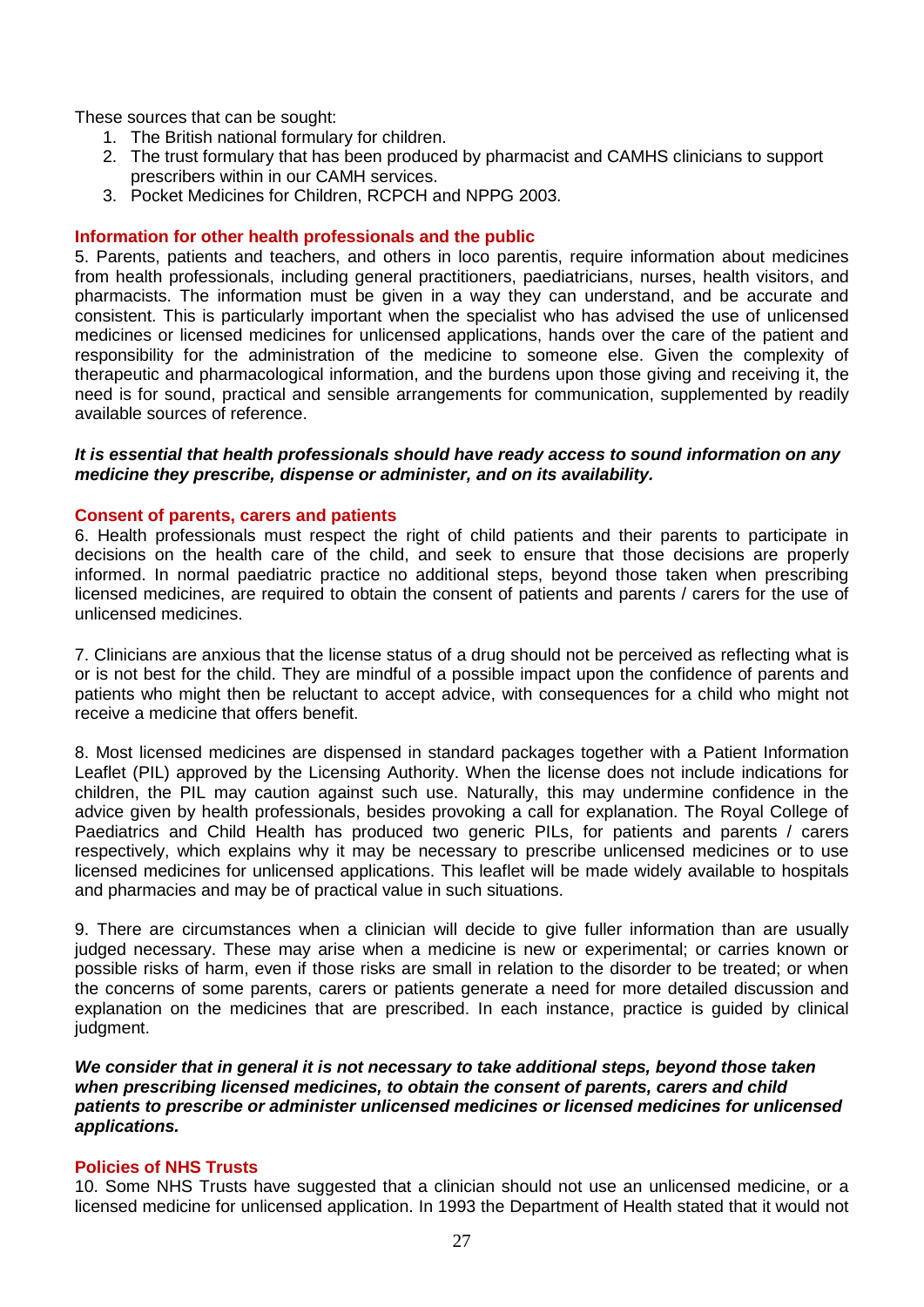expect that a health authority would seek to fetter a clinician's freedom to prescribe by expressly directing its medical staff against prescribing unlicensed products or licensed products for unlicensed purposes. The Department of Health's lawyers also stated that, should a health authority so direct its medical staff, a court would be reluctant to support the authority in those circumstances.

11. However the emphasis on risk management and evidence based medicine in Clinical Governance's framework implies that Trusts may be encouraged to introduce systems and protocols to monitor, and even direct, the use of both licensed and unlicensed medicines. We understand that, because the Medicines Acts (1968) exemptions remain current, the courts would not hold the prescription of an unlicensed medicine to be a breach of the duty of care, if that treatment was supported by a respected body of medical opinion. The best evidence available should always inform the prescription of medicines for children.

#### *We consider that NHS Trusts should support therapeutic practices that are advocated by a respectable, responsible body of professional opinion.*

#### **References:**

British Paediatric Association. A paediatrician's guide to the UN Convention on the Rights of the Child. London: British Paediatric Association, 1995.

A Report of the Joint Working Party of the British Paediatric Association and the Association of the British Pharmaceutical Industry. Licensing Medicines for Children. London: Royal College of Paediatrics and Child Health,1996.

The General Medical Council. Good Medical Practice. London: The General Medical Council, 1998.

The General Medical Council. Seeking patients' Consent: the ethical considerations. London: The General Medical Council, 1999.

Department of Health. Letter to the President, British Paediatric Association, 3 November 1993. Department of Health.